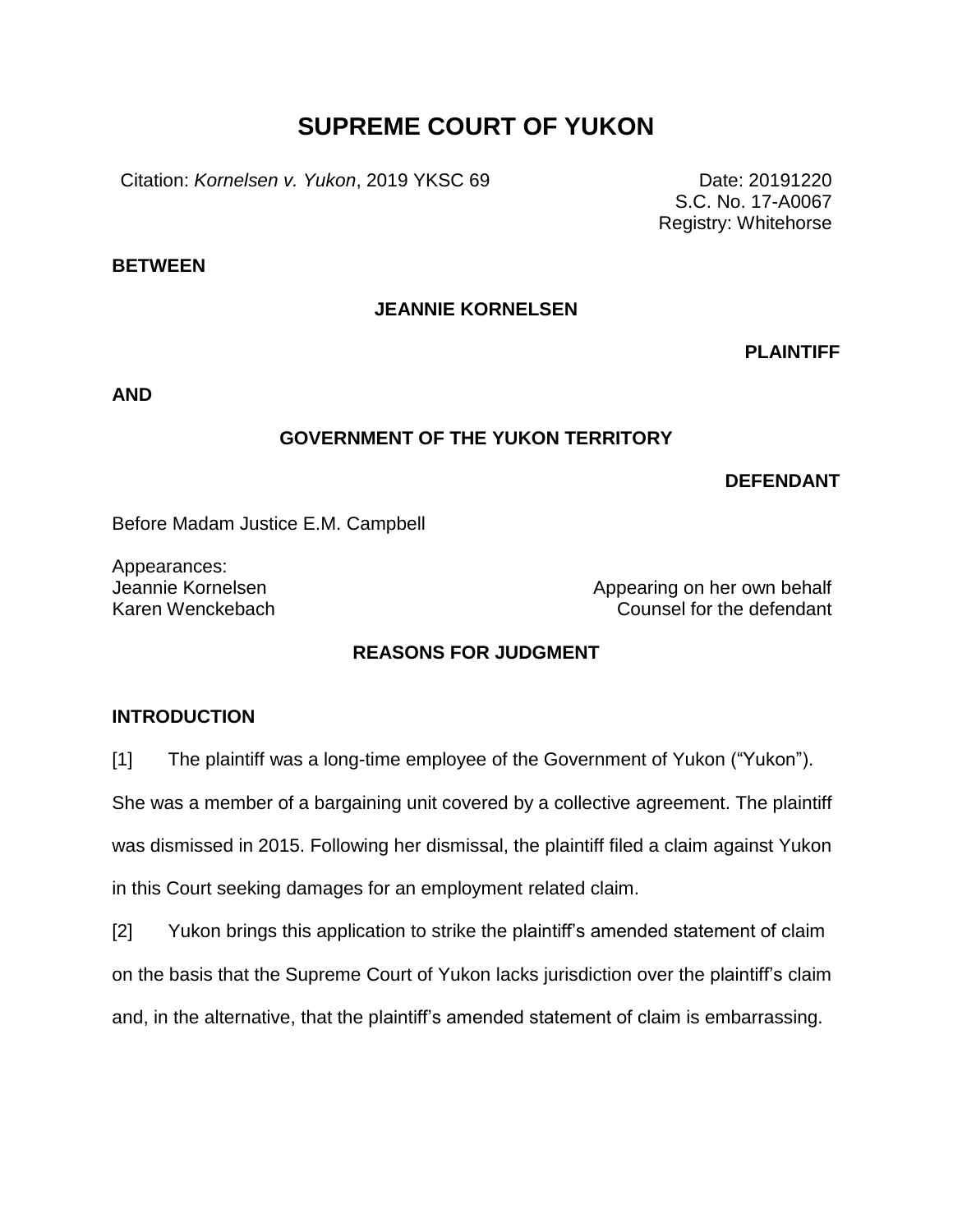#### **BACKGROUND**

[3] The plaintiff claims damages against Yukon for constructive dismissal, breach of employment contract, intentional infliction of emotional distress, and conspiracy to harm her. She also seeks punitive, aggravated and exemplary damages for the manner in which Yukon dealt with her. She alleges that she suffered mental distress because Yukon dismissed her in a way that was cruel and humiliating. She also alleges that Yukon dismissed her in a malicious way with the intent of causing her personal embarrassment and/or harm.

[4] The plaintiff's amended statement of claim contains the following factual allegations.

[5] The plaintiff was hired by Yukon as a permanent seasonal employee in 1998 and dismissed in 2015.

[6] She alleges that, in the summer of 2014, she disclosed to a co-worker and to her supervisor that she had recently been sexually assaulted by that co-worker's boyfriend. The plaintiff states that she did so because she knew she needed help and support, and she wanted to protect the co-worker. The plaintiff also knew she would need to take time off for counselling. Soon after, the plaintiff started feeling the effects of posttraumatic stress such as daily anxiety and fear at work. The plaintiff actively sought support through agencies and her employer, but, from the onset, Yukon did not support her. The plaintiff's co-worker and supervisor were not supportive of her either. Instead, her co-worker discounted her trauma and minimized the events. Also, unbeknownst to the plaintiff, her story and her trauma were shared with other co-workers and became a topic of gossip in the office.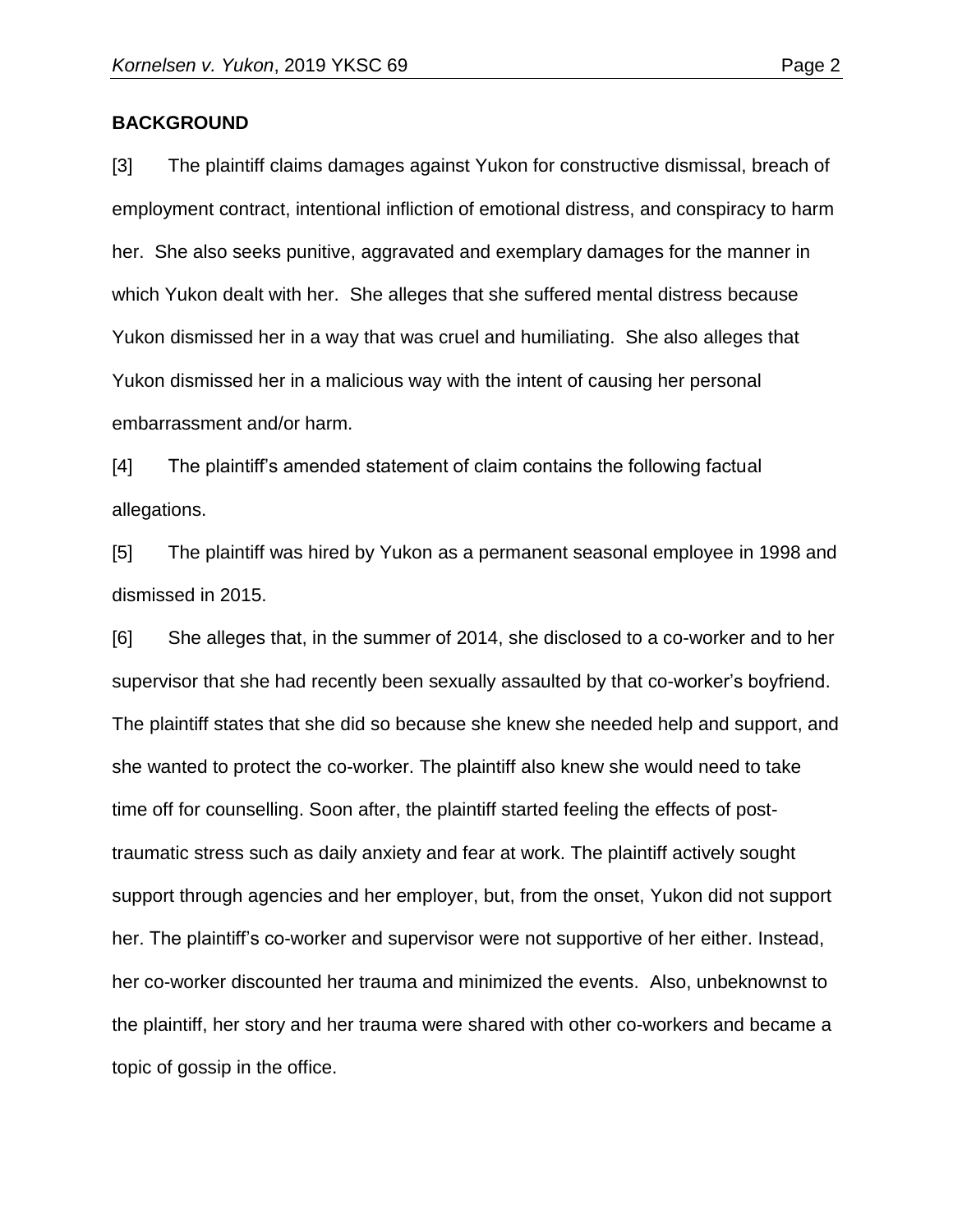[7] The plaintiff alleges that, from then on, she was harassed by her co-workers and supervisor, and mocked in public or on social media by other employees. She alleges her supervisors used excuses, such as that she was displaying inappropriate behaviour and being disrespectful to others, and that she was taking too much time off work, for disciplining her.

[8] The plaintiff states that she was penalized for being a whistleblower by disclosing the harassment she was subjected to in the workplace after disclosing her trauma.

[9] On November 17, 2014, the plaintiff received a letter of reprimand in relation to an argument she had with a co-worker at work in September 2014.

[10] During the winter of 2014 - 2015, the plaintiff actively, but unsuccessfully, sought a new position within government. On December 30, 2014, the plaintiff contacted the Respectful Workplace Office ("RWO") about her situation. A workplace circle was held in April 2015. According to the plaintiff, it did not solve but reinforced the issues she was facing in the workplace. The plaintiff continued to be in contact with the RWO throughout the summer of 2015.

[11] The plaintiff also sought assistance from her union, the Yukon Employee's Union ("YEU") to explore the possibility of a workplace accommodation or transfer. She had her first meeting with a YEU representative in February 2015. The representative explained to the plaintiff what her options were under the collective agreement. However, the plaintiff states that the YEU representative showed little empathy or interest in her situation.

[12] In March 2015, the YEU representative advised the plaintiff that requesting a workplace accommodation would be her best option. The plaintiff states that in support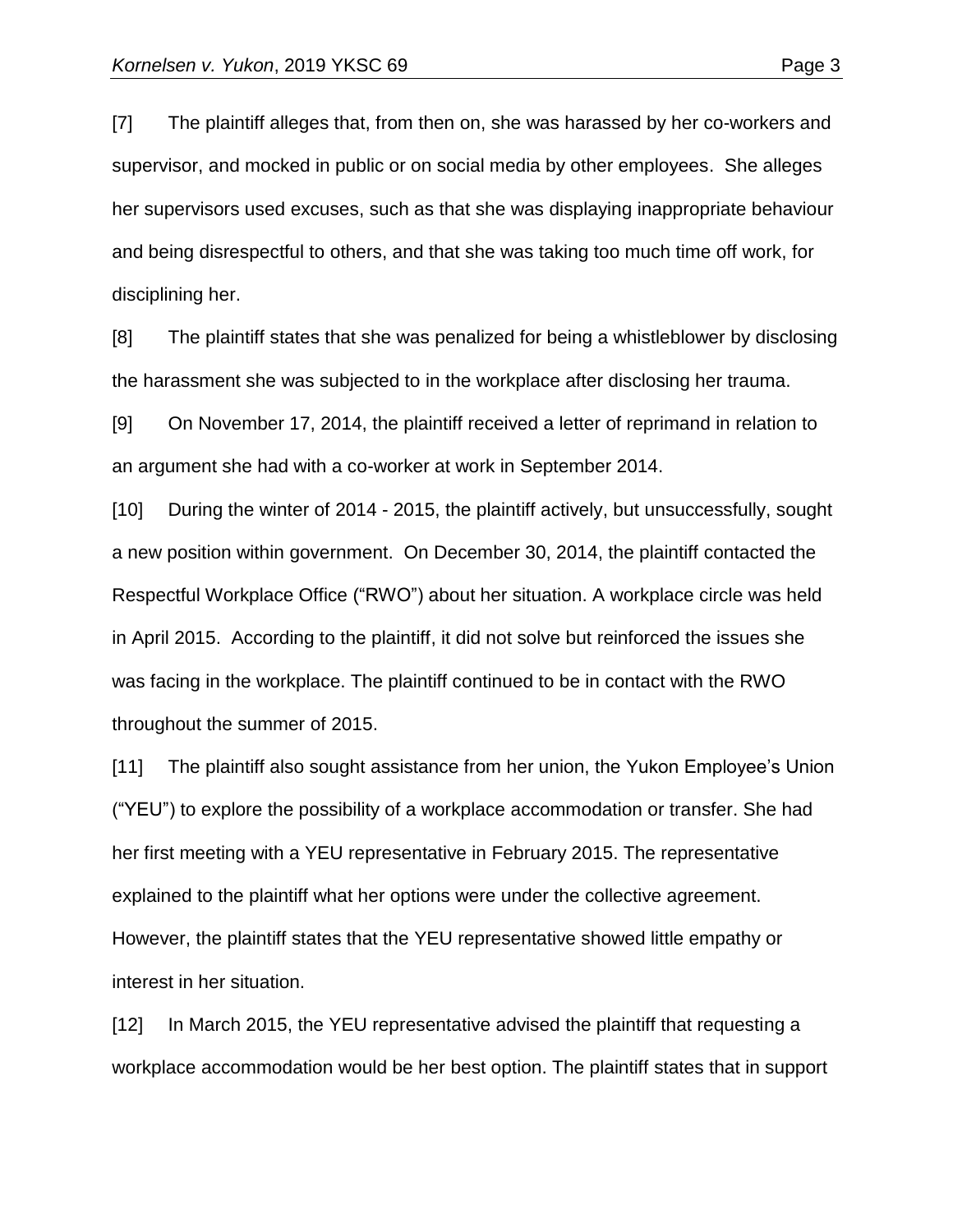of a workplace accommodation she provided all the medical information, including a document filled out by her doctor stating that she was suffering from acute stress disorder. However, according to the plaintiff, instead of representing her interest in securing a timely and suitable accommodation for her, YEU worked alongside Yukon against her interest. The plaintiff states that there was no real effort made to find an appropriate workplace accommodation for her, as YEU and Yukon discounted her trauma and the effects it had on her, as well as her experience in the tourism industry. [13] The plaintiff alleges that in May 2015, by the end of her first assignment workplace accommodation, she received notice that she was no longer allowed to enter the premises of her place of work. The plaintiff's second workplace accommodation was an off-site assignment. The constraints related to that assignment triggered a recurring

medical issue for which the plaintiff received treatment during a short visit at the hospital. According to the plaintiff, Yukon then used her medical issue as an excuse to prevent her from coming back to work and completing her second assignment.

[14] Around that time, the plaintiff faced an accusation of inappropriate behaviour from another employee, which the plaintiff says was false.

[15] The plaintiff states that the location of the third workplace accommodation Yukon proposed to her was unsuitable. She alleges there was anxiety and stress associated with that location due to a past work-related situation, which was known to some of her supervisors.

[16] At some point, the Yukon Disability Management Program became involved in the plaintiff's file. They suggested that the plaintiff consider her options, including shortterm and long-term disability.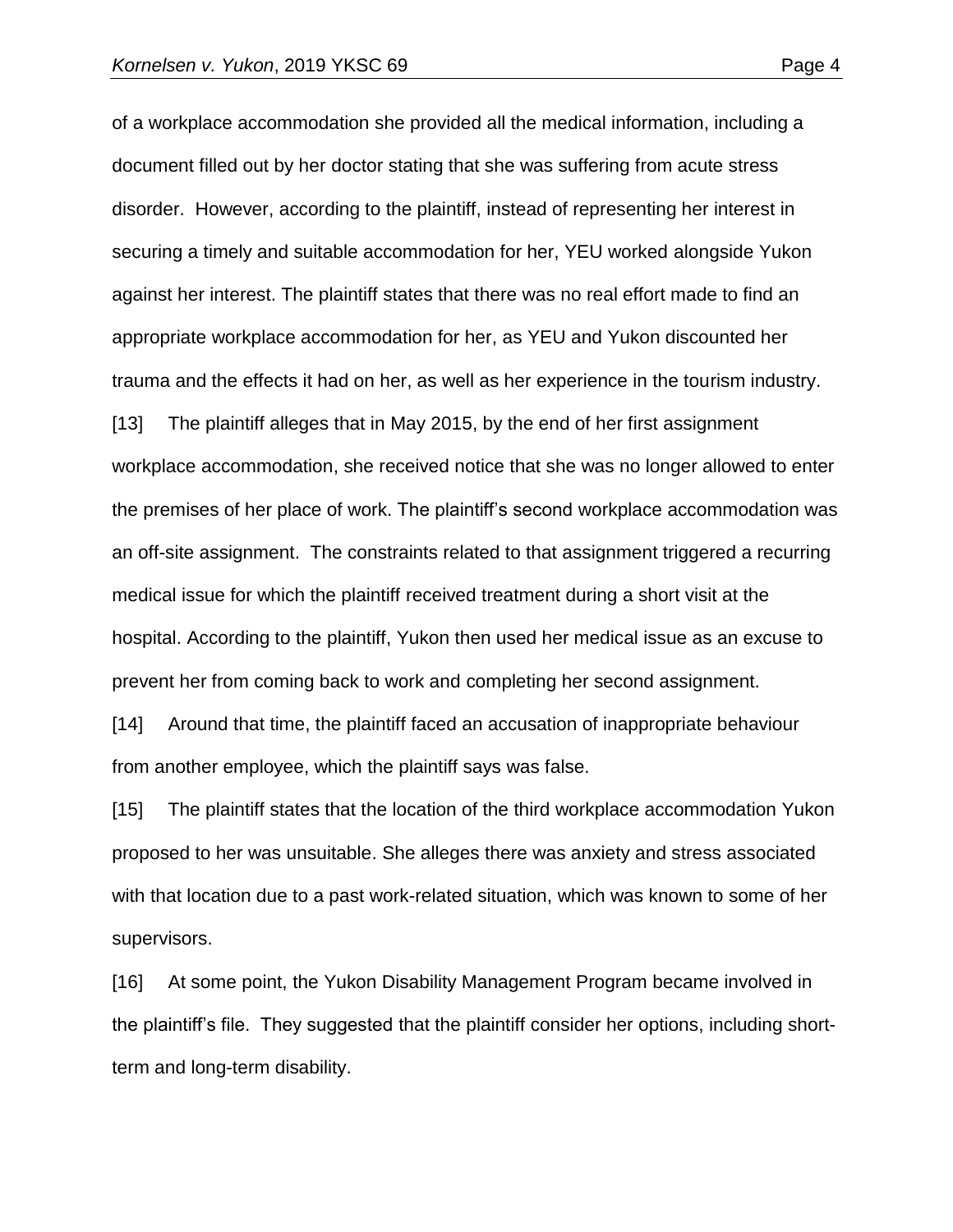[17] The plaintiff states that during that time, Yukon required the plaintiff to attend a number of meetings with Human Resources and Disability Management to force her to accept the third workplace accommodation.

[18] In June 2015, Yukon required the plaintiff to update her medical information, which she did.

[19] The plaintiff alleges that on July 3, 2015, she attended the location of the proposed third workplace accommodation. However, the employees, whom she spoke to there, told her they did not know what type of work she was expected to perform at that location. The plaintiff submits that, as a result, she faced constructive dismissal, effective July 9, 2015.

[20] The plaintiff states that despite her constructive dismissal, Yukon continued to harass her with further medical information requests. She also states that she sent numerous emails seeking help from territorial public servants and elected officials to no avail.

[21] On July 31, 2015, the plaintiff received a "Letter of Expectations" from the Director of Tourism regarding respectful interactions with colleagues and directing her to stop contacting elected officials about her employment matter. The letter also reiterated that Yukon had found a suitable workplace accommodation for her, which, the plaintiff points out, she had not agreed to.

[22] The plaintiff states that Yukon continued to send harassing correspondence to her concerning the third workplace accommodation and requesting medical information from her.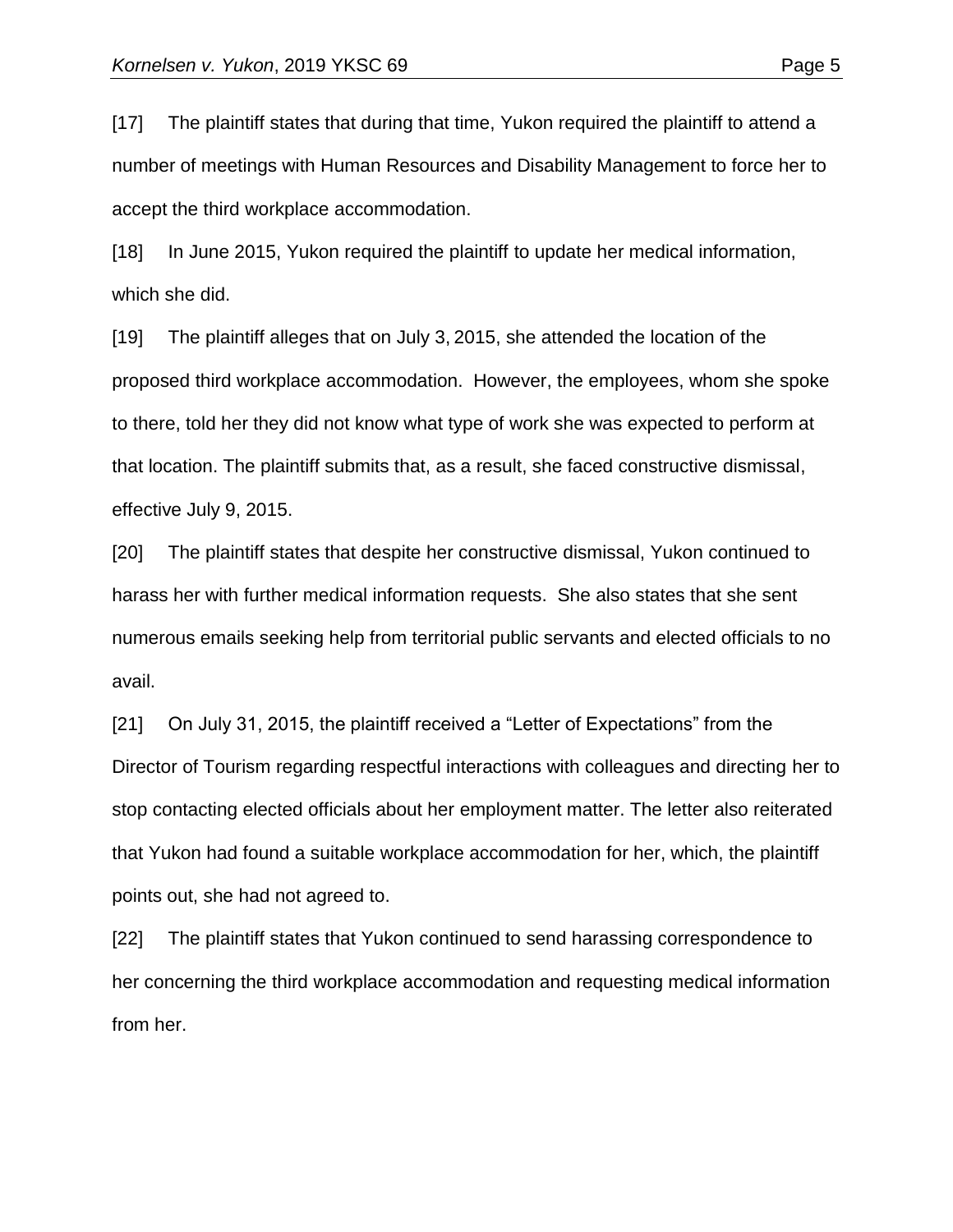[23] Yukon required the plaintiff to attend an Independent Medical Assessment in Vancouver, British Columbia, on September 4, 2015. However, the plaintiff missed her flight to Vancouver and tried unsuccessfully to reschedule the appointment.

[24] On September 4, 2015, the plaintiff alleges that she was summoned to a meeting where she was officially terminated for lack of communications skills and refusing to participate in the accommodation process.

#### **ISSUES**

[25] The main issue in this application is whether the labour dispute resolution process provided under the territorial legislation and the plaintiff's collective agreement ousts this Court's jurisdiction over the plaintiff's claim. The application also raises the issue of whether the plaintiff's amended statement of claim complies with the Supreme Court of Yukon's *Rules of Court*.

[26] The questions raised by this application are the following:

- A. Should the plaintiff's amended statement of claim be struck on the basis that the Supreme Court of Yukon lacks jurisdiction over her claim?
	- (a) Is affidavit evidence admissible on this issue?
	- (b) Does the Supreme Court of Yukon have jurisdiction over the claim?
- B. In the alternative, should the plaintiff's amended statement of claim be struck because it is embarrassing?

#### **POSITIONS OF THE PARTIES**

[27] As a preliminary issue, Yukon submits that, as an exception to Rule 20(29), this Court should admit the affidavit evidence it tenders in support of its application because it is necessary to determine the main jurisdictional issue. In addition, Yukon submits that the proposed affidavit evidence should be admitted because the allegations contained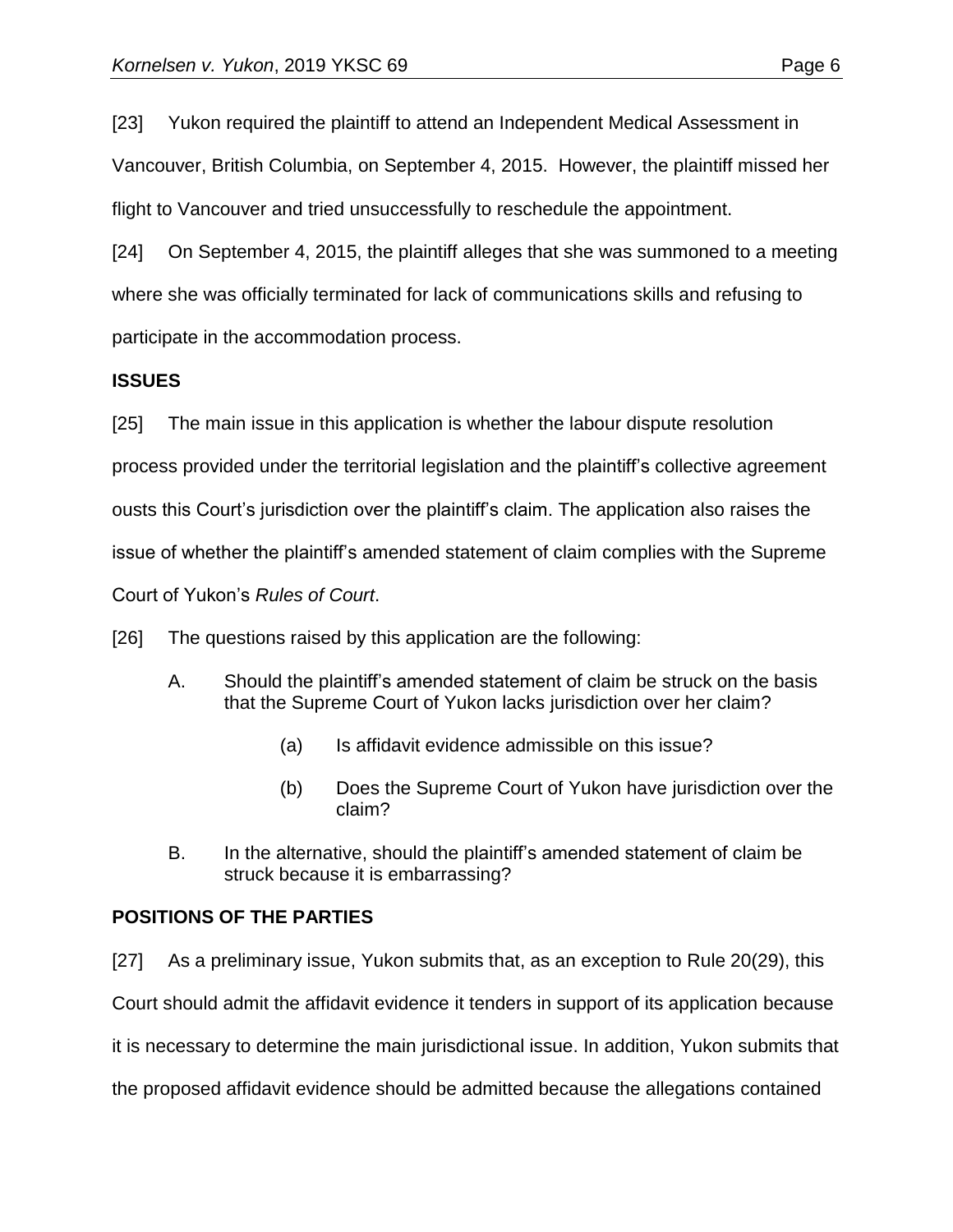in the amended statement of claim are unclear and difficult to follow. On the substantive issue regarding jurisdiction, Yukon submits that the plaintiff was one of its employees; that in the course of her employment she was represented by the YEU; and that she was therefore bound by the terms of the collective agreement as well as by the applicable territorial legislation in place at the relevant time.

[28] Yukon further submits that the essential character of the plaintiff's claim relates to her dismissal. According to Yukon, the territorial legislation, in conjunction with the plaintiff's collective agreement, provide for a complete, final, and binding dispute resolution process with respect to the dismissal of its employees. Under that process, labour adjudicators appointed under the *Public Service Labour Relations Act*, R.S.Y. 2002, c. 185 (as amended), have exclusive jurisdiction over the plaintiff's claim. Yukon further submits that this exclusive dispute resolution process ousts this Court's jurisdiction over the plaintiff's claim. Yukon further submits that, even if the plaintiff's bargaining unit, the YEU, refused to support and pursue the plaintiff's appeal against her dismissal under the administrative process in place, that refusal does not entitle the plaintiff to ignore this administrative process and file a claim against Yukon for wrongful and/or constructive dismissal before this Court.

[29] The plaintiff submits that her claim has merits and is within the purview of this Court. The plaintiff submits that she exhausted all avenues within and outside her collective agreement prior to filing her claim in this Court, and that she made every attempts to remedy her employment situation with Yukon but that she was unfairly turned away. The plaintiff also submits that the YEU did not fulfill its "duty to fair representation" to her and instead worked alongside Yukon to her detriment. The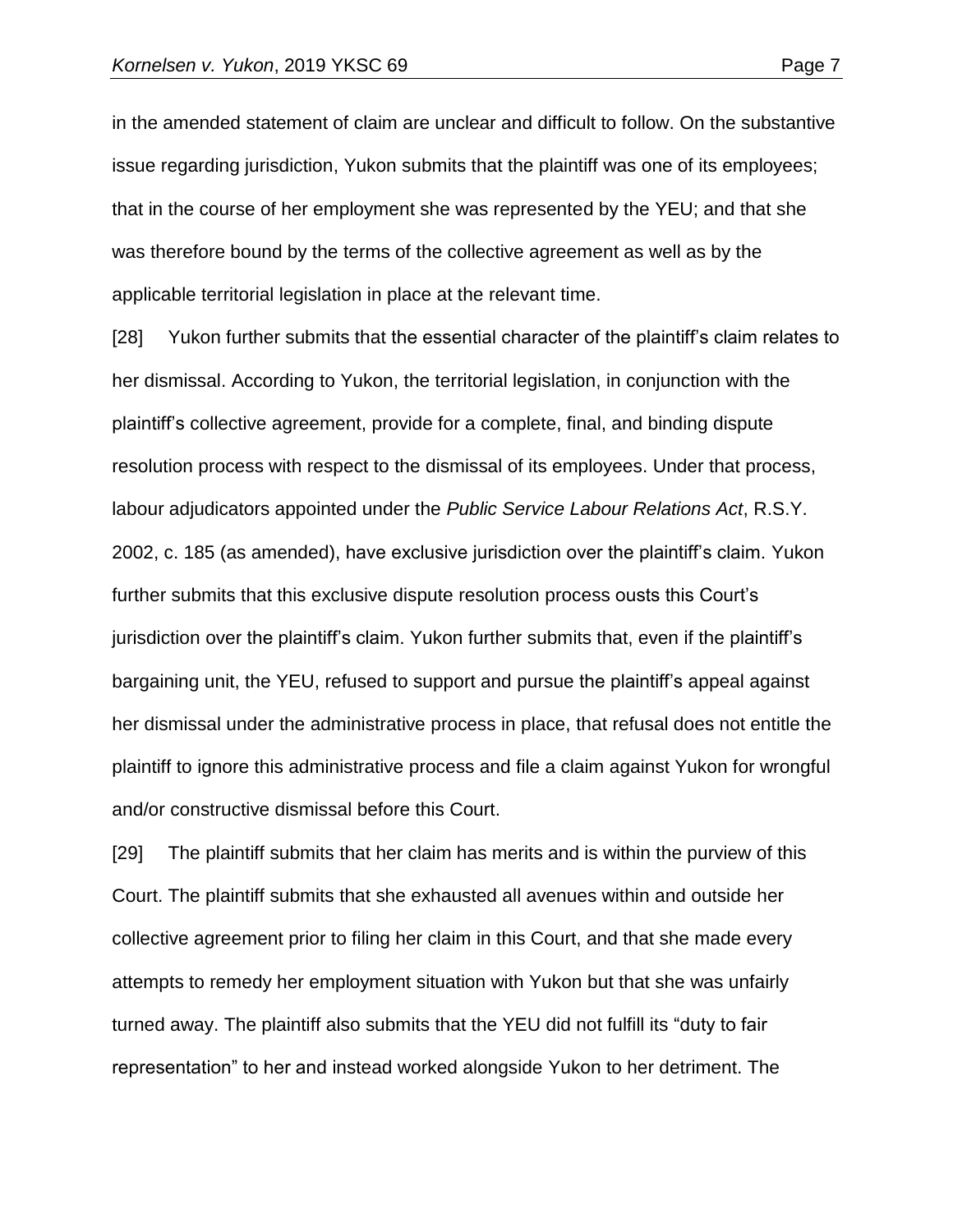plaintiff is of the view that there is nothing inherently wrong with the labour dispute process set out in the legislation and the collective agreement. However, the plaintiff submits that the process broke down in her case because Yukon and the YEU did not adhere to it. The plaintiff further submits that, contrary to what the defendant contends, the labour dispute resolution process agreed upon by Yukon and the YEU is not a true alternative to this proceeding as it is unfair, flawed, and "rigged". As a result, the plaintiff submits that this Court has jurisdiction over this matter.

#### **ANALYSIS**

**A. Should the plaintiff's amended statement of claim be struck on the basis that the Supreme Court of Yukon lacks jurisdiction over her claim(s)?** 

#### **(a) Is affidavit evidence admissible on this issue?**

[30] Yukon brings this application to strike for lack of jurisdiction pursuant to

Rule 20(26)(a) of the Supreme Court of Yukon's *Rules of Court*, which provides:

#### **Rule 20 – Pleadings Generally**

#### **Scandalous, frivolous or vexatious matters**

(26) At any stage of a proceeding the court may order to be struck out or amended the whole or any part of an endorsement, pleading, petition or other document on the ground that

- (a) It discloses no reasonable claim or defence as the case may be,
- …

[31] As per subrule 20(29), no evidence is admissible on an application to strike

under subrule 20(26)(a).

[32] According to the *Rules* and in principle, applications to strike proceed solely on

the basis of the facts alleged in the relevant pleading, in this case, the plaintiff's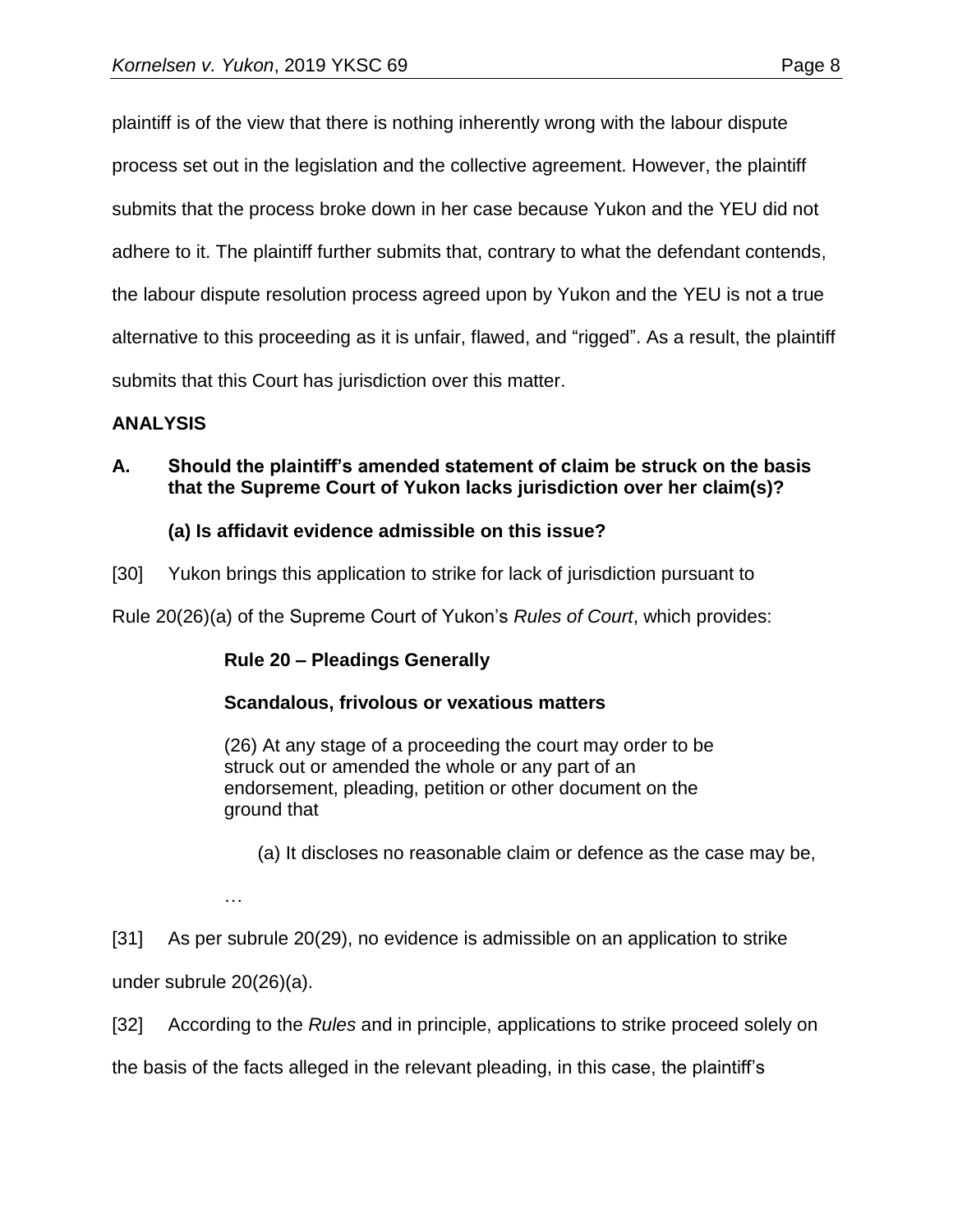amended statement of claim. Those allegations are assumed to be true for the purpose of the application, unless they are patently ridiculous or incapable of proof (*Hunt v. Carey*, [1990] 2 S.C.R. 959, at p. 980; *Falloncrest Financial Corp. v. Ontario* (1995), 27 O.R. (3d) 1 (O.N.C.A.); *Clark v. Ontario (Attorney General),* 2019 ONCA 311). [33] However, Canadian courts have recognized that, when a party challenges a court's jurisdiction to hear a claim through an application to strike, affidavit evidence may be admissible if the pleading at issue does not contain factual allegations addressing jurisdiction, or when the factual allegations are not sufficiently particularized to determine the jurisdictional issue (see *MIL Davie Inc. v. Hibernia Management and Development Co.,* [1998] F.C.J. No. 614 (F.C.A.), at para. 8; *Harris v. Canada (Attorney General)*, 2004 F.C.J. No. 1304, at para. 6; *Horseman v. Horse Lake First Nation*, 2005 ABCA 15, at para. 12; and *Purple Echo Productions, Inc. v. KCTS Television*, 2008 BCCA 85).

[34] While there does not appear to be Yukon caselaw on this particular issue, considering the body of jurisprudence, I see no good reason why this exception should not find application under our *Rules of Court*.

[35] I now turn to the admissibility of the proposed affidavit evidence in this particular case. Yukon requests that the affidavits of two labour relations advisors to the Public Commissioner's Office of Yukon and of a paralegal with the Department of Justice filed in support of its application be admitted: the Affidavit #1 of Mary Hartshorne dated November 2, 2017; the Affidavit #1 of Stephanie Schorr, dated August 17, 2018; and the Affidavit #1 of Darlene Romat, dated October 3, 2018.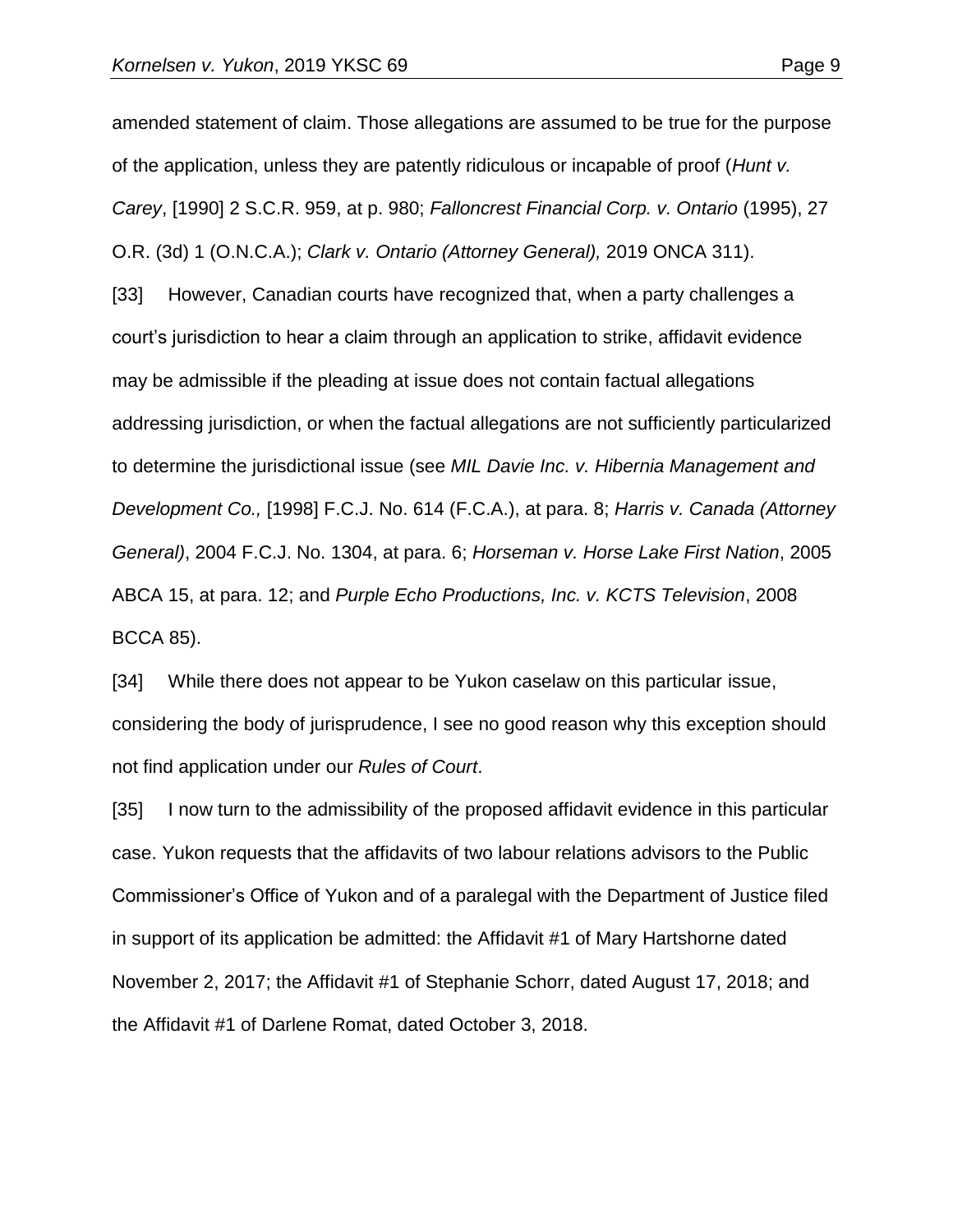[36] The affidavits of Mary Hartshorne and Stephanie Schorr contain specific information regarding the plaintiff's employment, including duration and termination. The Affidavit #1 of Mary Hartshorne refers to the steps taken by the plaintiff to challenge her dismissal. Finally, the three affidavits refer to the plaintiff's collective agreement, parts of which are attached as exhibits to the affidavits.

[37] The plaintiff opposes the admission of the proposed affidavit evidence as she is of the view that her amended statement of claim contains all the facts necessary to adjudicate the issue. In the alternative, the plaintiff submits that, if the affidavit evidence is admitted, some of the dates referred to in the affidavits are inaccurate and should be corrected.

[38] The plaintiff's amended statement of claim is 32 pages long. While it contains numerous emotional and argumentative statements, it also contains a number of factual allegations describing the nature and duration of the plaintiff's employment with Yukon, as well as her specific position and status as a territorial public servant. The amended statement of claim contains information acknowledging that the plaintiff was a member of a bargaining unit, that she was represented by the YEU, and subject to a collective agreement. The allegations of facts also address the alleged circumstances that gave rise to the plaintiff's claim.

[39] However, the amended statement of claim does not contain allegations referring to the specific provisions of the plaintiff's collective agreement. It does not refer to the specific terms of the plaintiff's letter of dismissal and the associated administrative appeal process in place; nor does it describe the steps taken by the plaintiff to challenge her dismissal prior to filing her claim with this Court. I am therefore of the view that the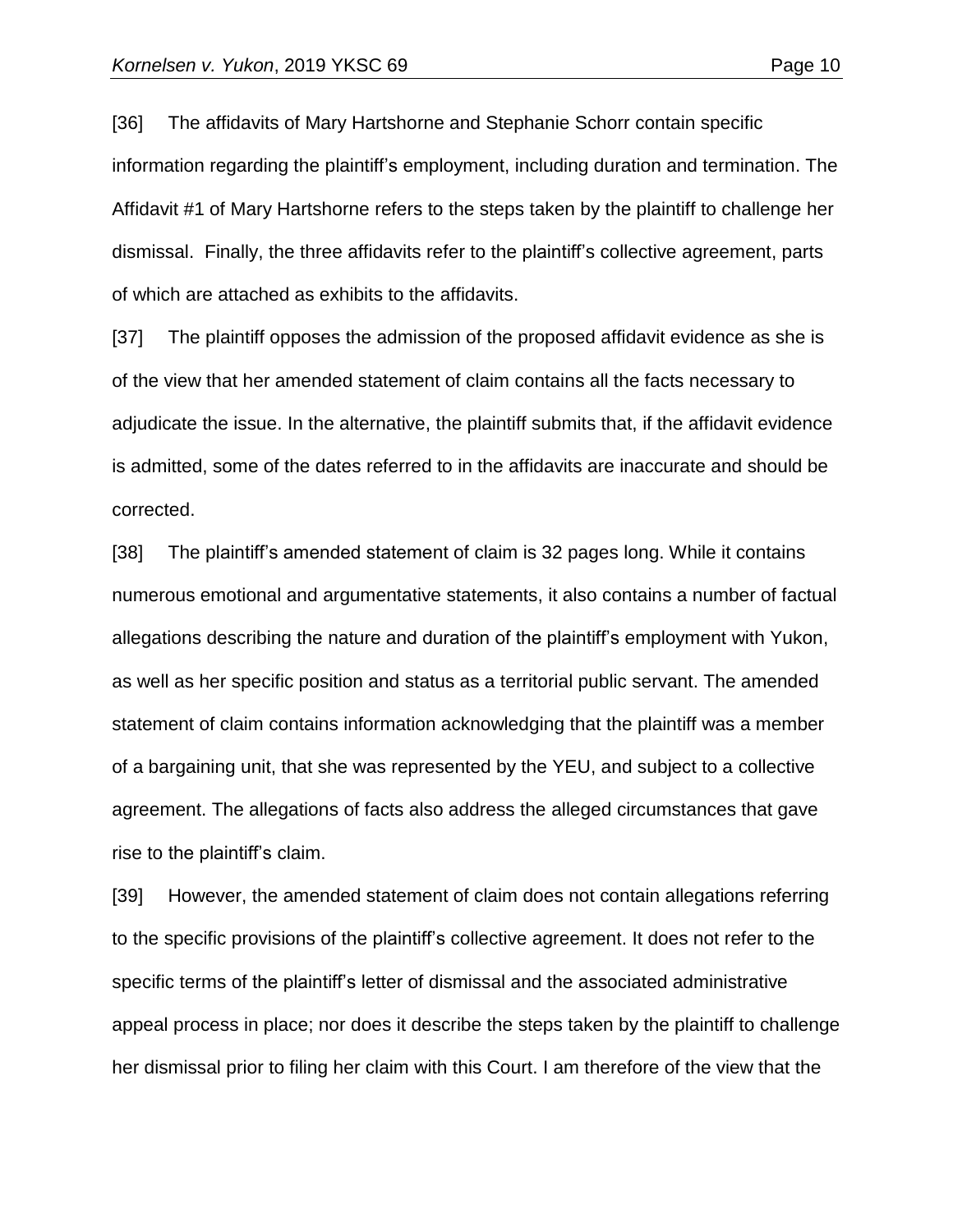plaintiff's amended statement of claim is not particularized enough to determine the jurisdictional issue. As a result, I am satisfied that the proposed affidavit evidence is necessary and admissible in this application.

#### **(b) Does the Supreme Court of Yukon have jurisdiction over the plaintiff's claim?**

[40] In addition to the facts contained in the amended statement of claim that I referred to at paras. 5 to 24 of this decision, I am of the view that the following facts deposed to in the affidavits filed by Yukon are relevant to determine the issue of jurisdiction.

[41] The plaintiff was a part-time seasonal employee of the Department of Tourism and Culture (working 70 hours bi-weekly).

[42] The plaintiff received a letter of dismissal signed by the Deputy Minister of Tourism and Culture, dated September 4, 2015. The letter first states Yukon's position that it "has made reasonable efforts to accommodate [the plaintiff] due to a medical condition, since March 2015." The letter then identifies the plaintiff's refusal to fully participate "in the accommodation process despite the employer's several unsuccessful attempts to clarify [her] limitations and restrictions" as the main reason for her dismissal. The letter of dismissal refers to a previous letter dated August 10, 2015, in which the plaintiff would have been warned that maintaining her employment was conditional on her active participation in the accommodation process, including providing the detailed medical information requested by her employer. The letter of dismissal states the employer's view that the plaintiff's "inappropriate, disrespectful and threatening communication to [her] supervisors, Disability Management Consultant, human resource staff and others, despite being given a letter of expectation in this regard, is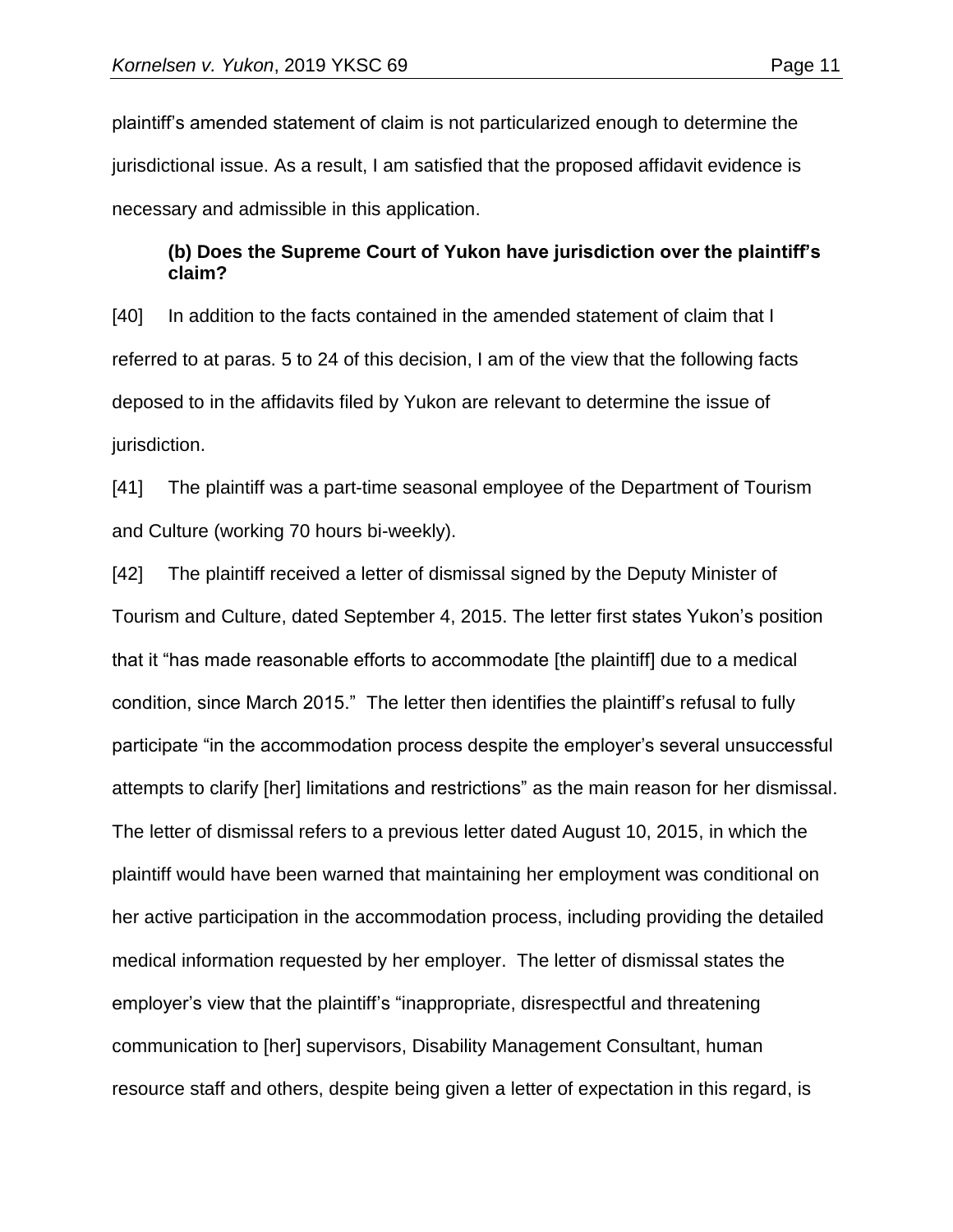also concerning and unacceptable." Finally, the letter indicates that the plaintiff was dismissed pursuant to s. 121 of the *Public Service Act*, R.S.Y. 2002, c. 183 (as amended)*.* The letter includes a specific reference to the plaintiff's right to appeal her dismissal by notice in writing to the deputy minister pursuant to s. 132 of the *Public Service Act*.

[43] The plaintiff appealed her dismissal to the deputy minister pursuant to s.132 of the *Public Service Act*. She declined YEU representation at that first stage of the appeal process. However, considering the plaintiff's submissions that she felt that an appeal proceeding before two individuals involved in her dismissal (the Deputy Minister of Tourism and Culture as well as the Director of Tourism) was evidence that the system was "rigged", it is nonetheless unclear whether she fully participated in that process.

[44] The plaintiff's appeal at the deputy minister's level resulted in a settlement agreement. The terms of that settlement agreement are not before this Court. The plaintiff recognizes the existence of a settlement agreement, but submits that it was reached under duress.

[45] Also, even if they are not contained in the plaintiff's amended statement of claim, I am prepared to consider the following allegations of facts that the plaintiff made in her submissions, for the purpose of this application, as the plaintiff is self-represented and to ensure a complete record:

1) the plaintiff tried to file grievances to challenge her dismissal and other events related to her dismissal. However, YEU refused to support her and to file them;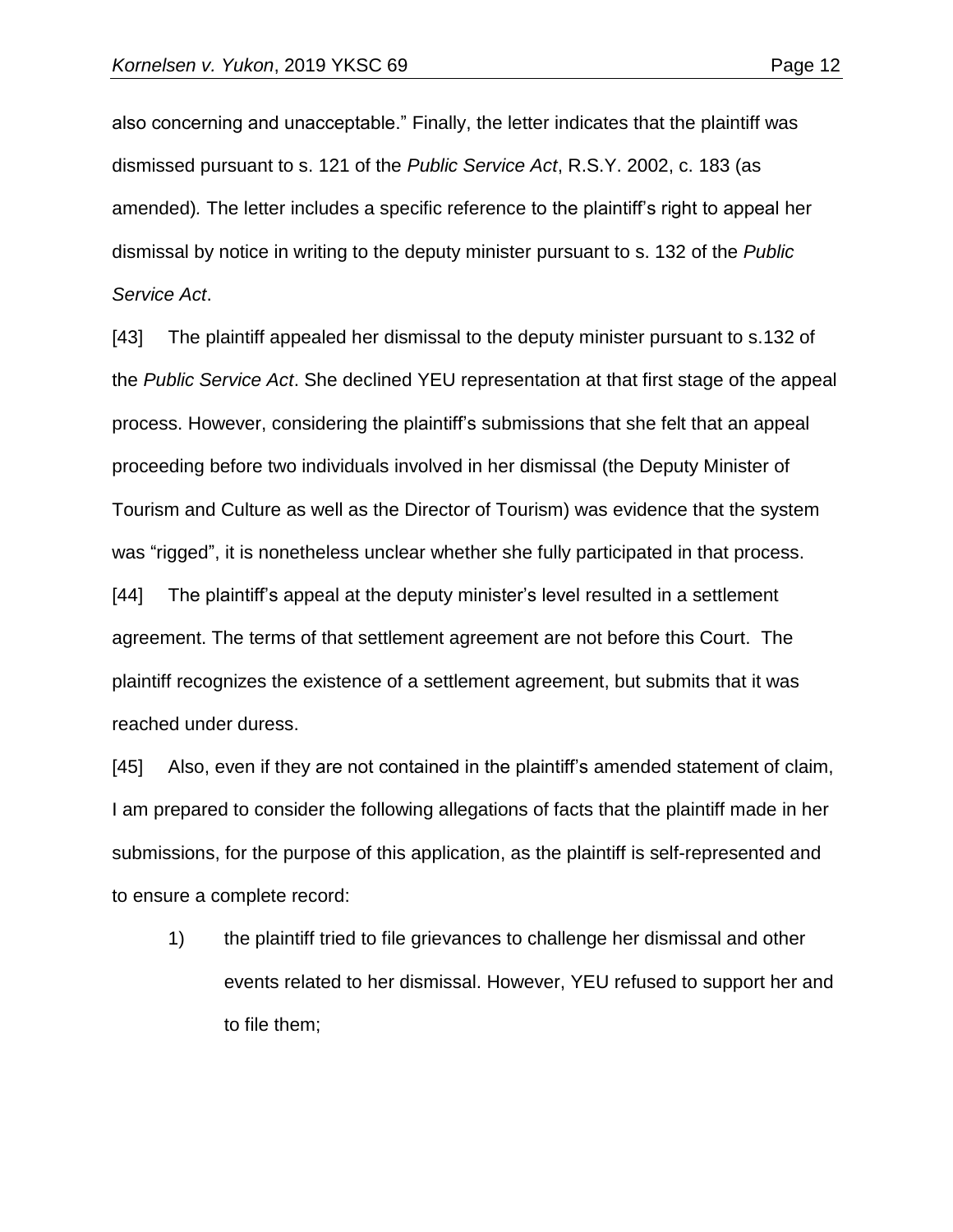3) the plaintiff contacted the Human Rights Commission and the Office of the Yukon Information and Privacy Commissioner about her case. However, it is unclear what steps, if any, she took with those bodies prior to filing her claim with this Court.

#### **ANALYSIS**

## **Legal Principles**

[46] In *Weber v. Ontario Hydro*, [1995] 2 S.C.R. 929 ("*Weber*"), the Supreme Court of Canada stated that exclusive arbitration clauses provided in collective agreements oust the courts' jurisdiction over civil matters covered by those clauses, subject to residual discretion.

[47] In *Regina Police Association Inc. v. Regina (City) Board of Police Commissioners*, 2000 SCC 14, the Supreme Court of Canada extended the approach adopted in *Weber* to statutory dispute resolution mechanisms in employment matters.

In coming to that determination, Bastarache J. stated:

[26] …the rationale for adopting the exclusive jurisdiction model was to ensure that the legislative scheme in issue was not frustrated by the conferral of jurisdiction upon an adjudicative body that was not intended by the legislature. …

[48] More recently, in *Beaulieu v. University of Alberta (Governors)*, 2014 ABCA 137 ("*Beaulieu*"), at para. 36, the Alberta Court of Appeal reiterated that: "Where labour legislation and a collective agreement establish a dispute resolution procedure, that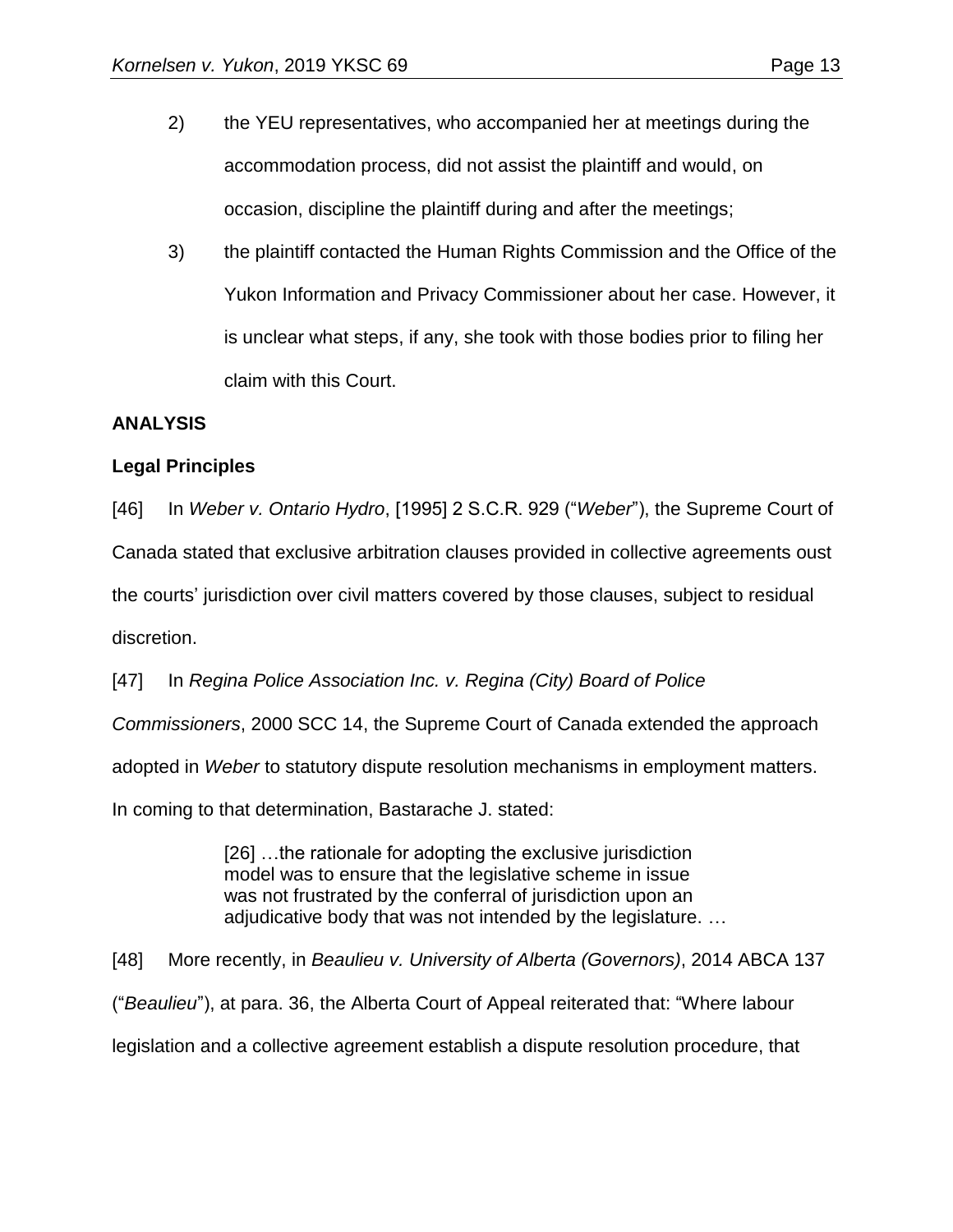procedure must be followed and should not be duplicated or undermined by concurrent

court action: *Weber* at para 58; *Young Estate* at para 29. …"

[49] One of the Supreme Court of Canada's underlying considerations for choosing

the exclusive jurisdiction model in *Weber* came from the following statements of

Estey J. in *St. Anne Nackawic Pulp & Paper Co. Ltd. v. Canadian Paper Workers Union,*

*Local 219*, [1986] 1 S.C.R. 704, at pp. 718-719:

The collective agreement establishes the broad parameters of the relationship between the employer and his employees. This relationship is properly regulated through arbitration and it would, in general, subvert both the relationship and the statutory scheme under which it arises to hold that matters addressed and governed by the collective agreement may nevertheless be the subject of actions in the courts at common law. These considerations necessarily lead one to wonder whether the *Miramichi* case, *supra*, and cases like it, would survive an objection to the court's jurisdiction if decided today. The more modern approach is to consider that labour relations legislation provides a code governing all aspects of labour relations, and that it would offend the legislative scheme to permit the parties to a collective agreement, or the employees on whose behalf it was negotiated, to have recourse to the ordinary courts which are in the circumstances a duplicative forum to which the legislature has not assigned these tasks. (my emphasis)

And at page 721:

What is left is an attitude of judicial deference to the arbitration process. This deference is present whether the board in question is a "statutory" or a private tribunal (on the distinction in the labour relations context, see *Roberval Express Ltée v. Transport Drivers, Warehousemen and General Workers Union, Local 106*, [1982 CanLII 34](https://www.canlii.org/en/ca/scc/doc/1982/1982canlii34/1982canlii34.html)  [\(SCC\),](https://www.canlii.org/en/ca/scc/doc/1982/1982canlii34/1982canlii34.html) [1982] 2 S.C.R. 888, *Howe Sound Co. v. International Union of Mine, Mill and Smelter Workers (Canada), Local 663*, [1962 CanLII 37 \(SCC\),](https://www.canlii.org/en/ca/scc/doc/1962/1962canlii37/1962canlii37.html) [1962] S.C.R. 318, affirming (1961), [1961 CanLII 311 \(BC CA\),](https://www.canlii.org/en/bc/bcca/doc/1961/1961canlii311/1961canlii311.html) 29 D.L.R. (2d) 76, *Re International Nickel Co. of Canada and Rivando*, [1956 CanLII 122 \(ON CA\),](https://www.canlii.org/en/on/onca/doc/1956/1956canlii122/1956canlii122.html) [1956] O.R. 379 (C.A.)) It is based on the idea that if the courts are available to the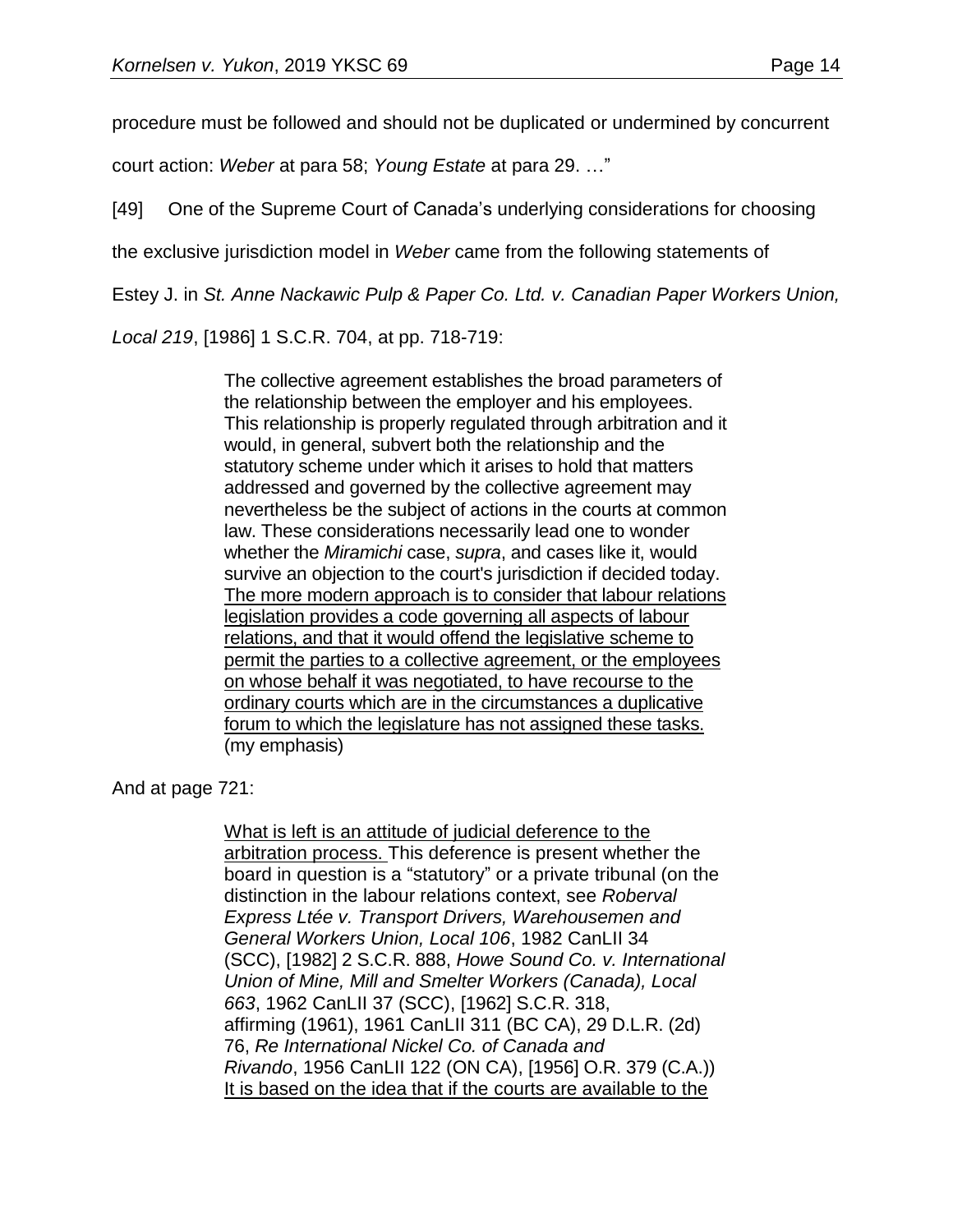parties as an alternative forum, violence is done to a comprehensive statutory scheme designed to govern all aspects of the relationship of the parties in a labour relations setting. Arbitration, when adopted by the parties as was done here in the collective agreement, is an integral part of that scheme, and is clearly the forum preferred by the legislature for resolution of disputes arising under collective agreements. From the foregoing authorities, it might be said, therefore, that the law has so evolved that it is appropriate to hold that the grievance and arbitration procedures provided for by the Act and embodied by legislative prescription in the terms of a collective agreement provide the exclusive recourse open to parties to the collective agreement for its enforcement. (my emphasis)

[50] The Supreme Court of Canada further stated in *Weber*, at para. 43, that:

… the analysis of whether a matter falls within the exclusive arbitration clause must proceed on the basis of the facts surrounding the dispute between the parties, not on the basis of the legal issues which may be framed. …. Where the dispute, regardless of how it may be characterized legally, arises under the collective agreement, then the jurisdiction to resolve it lies exclusively with the labour tribunal and the courts cannot try it.

[51] The Supreme Court of Canada went on to set out the following two-part test to

determine whether an arbitrator or the court has jurisdiction over a claim:

- a. what is the nature or "essential character" of the dispute; and
- b. does the "essential character" of the dispute fall within the scope of the collective agreement (*Weber*, at para. 51), or more specifically in this case, the scope of the combined application of the territorial legislation and the collective agreement.

[52] Therefore, the question at the core of the inquiry in this case is whether the essential character of the dispute arises from the interpretation, application or violation of the combined application of the collective agreement and labour legislation.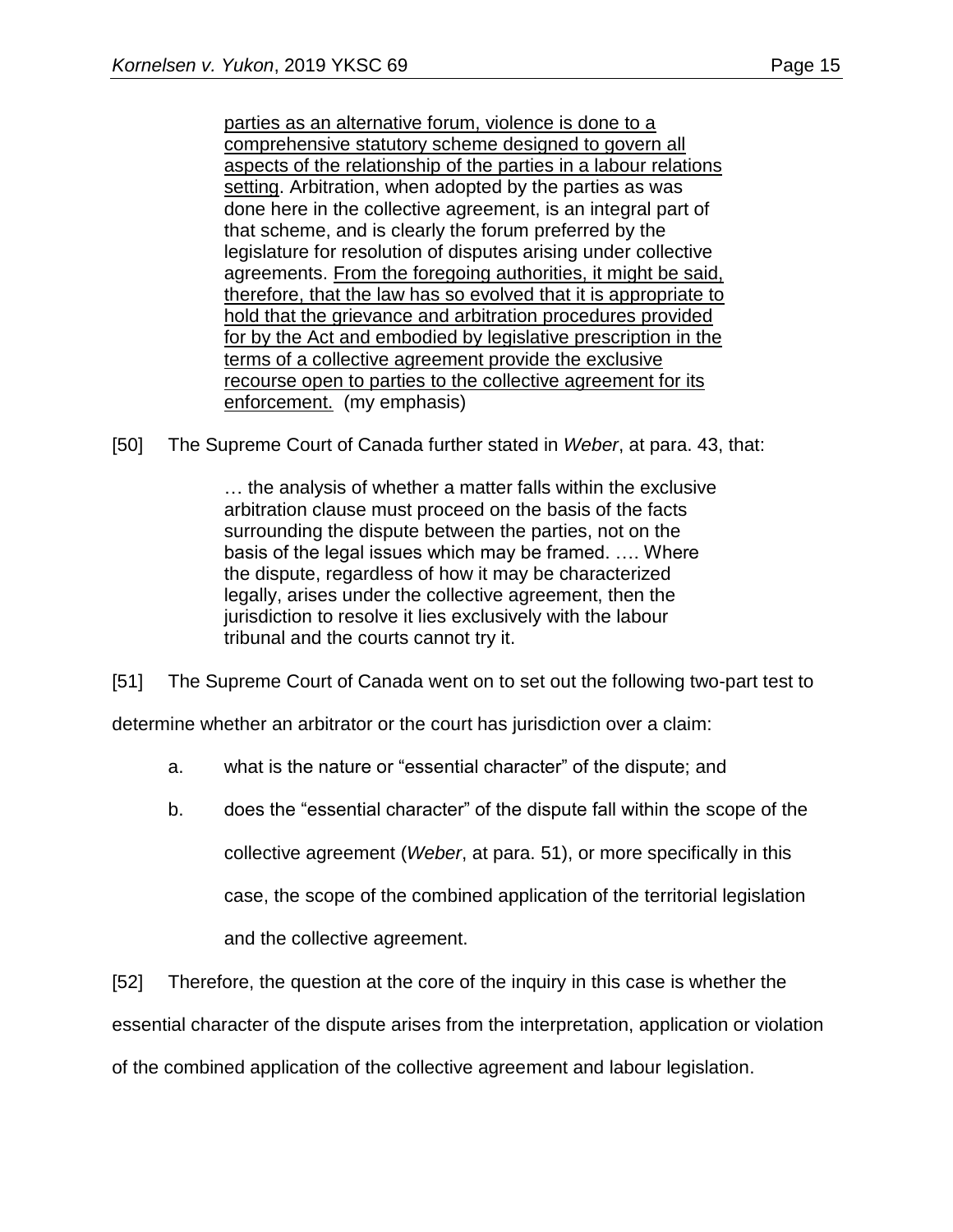[53] If the essential character of the dispute falls within the ambit of the exclusive dispute resolution procedures set out in the legislation and collective agreement, then the arbitrator has exclusive jurisdiction over the matter unless the court is of the opinion that this is one of those exceptional cases where it is called upon to exercise its inherent jurisdiction in granting remedies not available to the arbitrator (*Beaulieu*, para. 21).

[54] Even in cases where the language of the labour dispute resolution scheme has not been found to oust the courts' jurisdiction, the Supreme Court of Canada in *Vaughan v. Canada*, 2005 CSC 11 ("*Vaughan*"), at paras. 2, 17, 22, 25, and 39 stated that while the courts retain a residual discretion to deal with the labour dispute, the general rule of deference should prevail.

#### **What is the nature or "essential character" of the dispute?**

[55] As previously stated, the essential character of the dispute is determined on the basis of the facts surrounding the dispute, not on the basis of the legal issues framed by the parties to the dispute.

[56] As stated in *Beaulieu*, at para. 43: "While aspects of the alleged conduct may arguably extend beyond the ambit of the collective agreement, this does not alter the essential character of the dispute: *Kniss* at para. 24."

[57] The plaintiff's amended statement of claim describes the events that culminated in her dismissal. All her allegations relate to the circumstances surrounding the loss of her employment. This includes the allegations of harassment and wrongdoings, which the plaintiff relies on to support her claim that Yukon treated her unfairly in wrongfully or constructively dismissing her. In essence, the plaintiff is challenging the lawfulness of her dismissal before this Court and seeking damages as a result.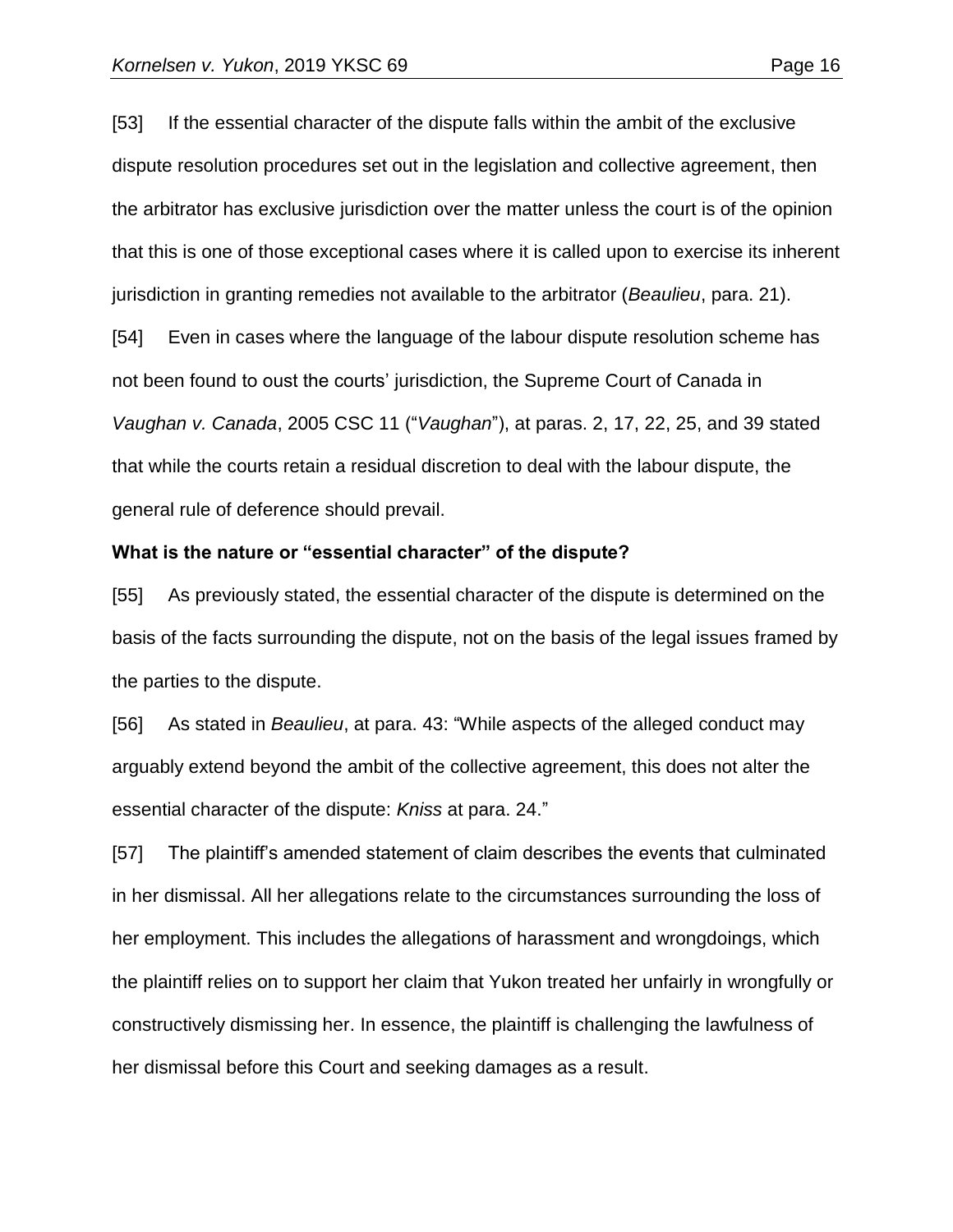# **Does the "essential character" of the dispute fall within the scope of the territorial**

## **legislation and collective agreement at issue?**

[58] Section 27.01 of the plaintiff's collective agreement provides that:

The parties agree that the Employer has the right to discipline and discharge for just cause. Employees will be given, in writing, the reasons for any formal discipline.

[59] Part 8 of the *Public Service Act* specifically addresses the circumstances in

which public servants may be suspended and/or dismissed. It provides for two levels of

appeal in case of suspension and/or dismissal.

[60] Section 121 of the *Public Service Act* provides that a deputy head (deputy

minister) has the power to suspend and dismiss an employee:

121 A deputy head may suspend or dismiss an employee

(a) for misconduct, neglect of duties, or refusal or neglect to obey a lawful order;

(b) if the employee is incapable of performing their duties;

(c) if the employee is unsatisfactory in performing their duties; or

(d) if the employee is charged with a criminal offence and the circumstances thereby created render it inadvisable for the employee to continue their duties.

[61] An employee may appeal their dismissal to the deputy minister. At that first level of appeal, the employee has a right to request a hearing and to make submissions to the deputy minister (ss.132 and 134). The deputy minister may then confirm, modify or revoke his or her earlier decision (s. 135). However, if the employee does not request a hearing within the specified time period (s. 133), the deputy minister's decision to suspend or dismiss the employee becomes final and binding.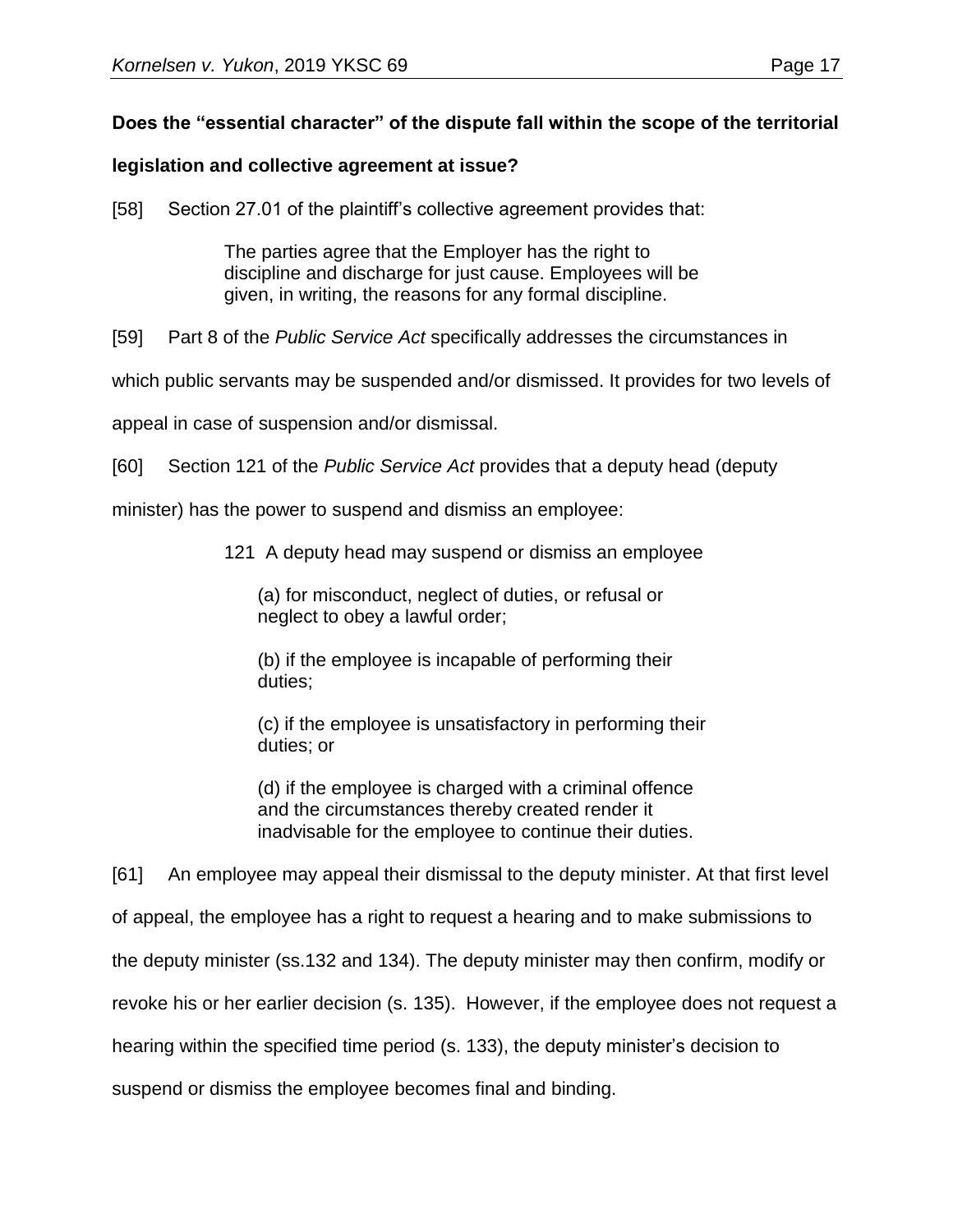[62] An employee, who is a member of a bargaining unit under the *Public Service* 

*Labour Relations Act*, has the right to appeal the deputy minister's decision under s. 135

to an adjudicator appointed pursuant to the *Public Service Labour Relations Act*

(s. 136).

[63] Section 137 of the *Public Service Act* provides that the decision of the

adjudicator, at the second level of appeal, is final and binding on the parties:

137 The decision of an adjudicator appointed pursuant to the *Public Service Labour Relations Act* is final and binding and on receipt of the decision of the adjudicator, the deputy head shall take any action necessary to implement the decision and so inform the public service commissioner. (my emphasis)

[64] The adjudicator has jurisdiction to hear the full merits of the appeal pursuant to

s. 136 of the *Public Service Act* and has wide remedial authority. The arbitrator's

jurisdiction is limited only in so far as they cannot make an order that requires the

amendment of a collective agreement or an arbitral award (s. 81 of the *Public Service* 

*Labour Relations Act*).

[65] According to s. 79(1) of the *Public Service Labour Relations Act*, an appeal taken

pursuant to s. 136 of the *Public Service Act* constitutes a grievance.

- [66] Section 28.15 of the plaintiff's collective agreement provides that:
	- (1) An employee must obtain the approval of the Alliance and be represented by the Alliance before a grievance can be referred to adjudication.
	- (2) A grievance referred to adjudication can only be withdrawn by the employee with the prior approval of the Alliance.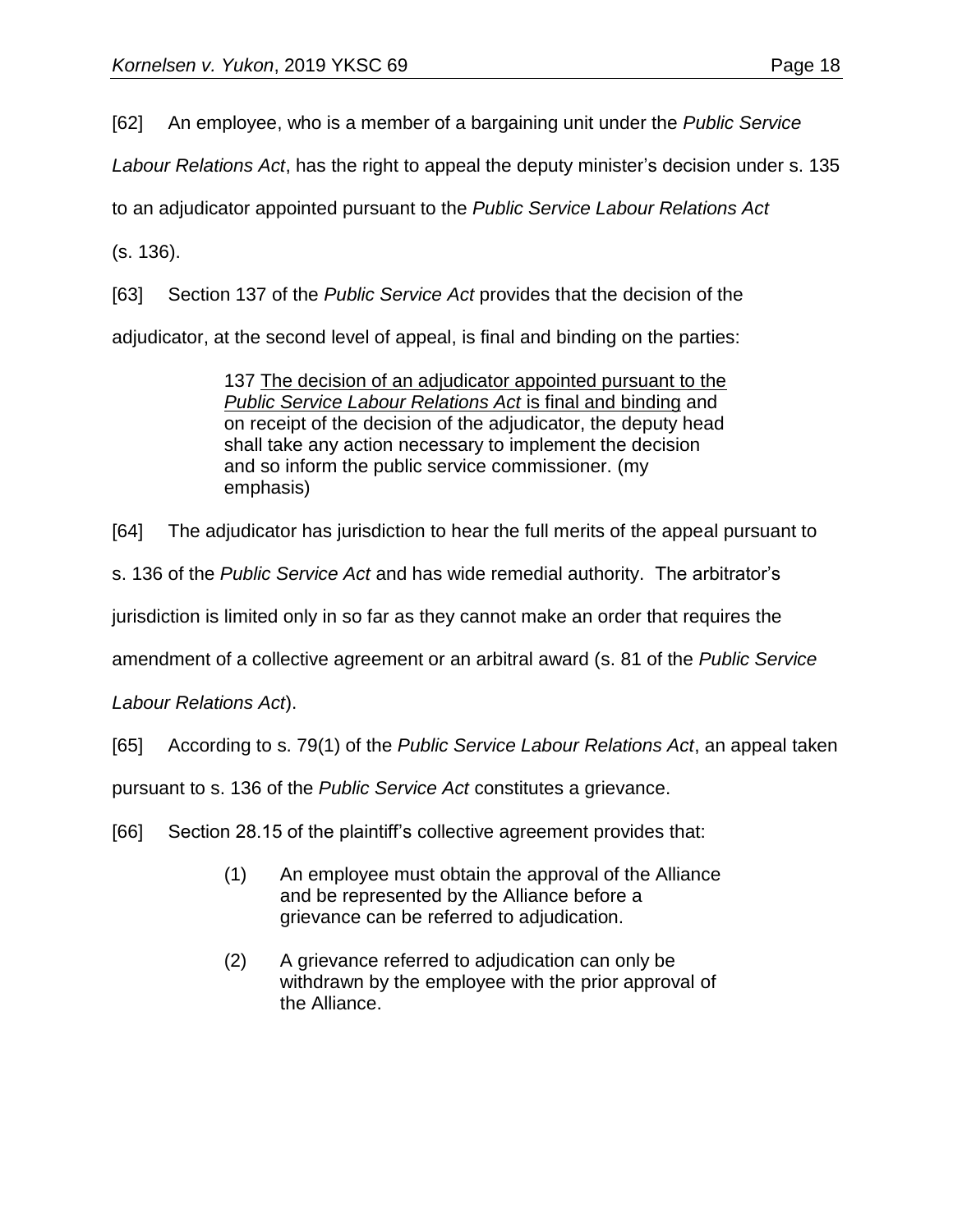[67] Section 48 of the *Public Service Labour Relations Act* provides that the employees represented by a union are bound by the terms of the collective agreement negotiated on their behalf by the union.

[68] In *Alford v. Yukon*, 2006 YKCA 9 ("*Alford*")*,* the Court of Appeal of Yukon stated that the combined application of a public servant's collective agreement, the *Public Service Act* and the *Public Labour Relations Act*, results in the union having exclusive authority to file and pursue an appeal of a suspension and/or dismissal before an arbitrator pursuant to s. 136 of the *Public Service Act*. Consequently, an employee, including the plaintiff, cannot file an appeal of a suspension and/or dismissal to an arbitrator pursuant to s. 136 without the concurrence of their union.

[69] The decision of the Court of Appeal in *Alford* stands for the proposition that the union has exclusive rights in relation to the advancement of issues to adjudication (arbitration) for all its members, including probationary employees, to the extent the scheme permits. According to the Court of Appeal, s. 136 of the *Public Service Act is* a complimentary provision, which does not detract from the otherwise exclusive authority possessed by a union by virtue of its certificate of bargaining authority (para. 20). As stated by the Supreme Court of Canada in *Vaughan*:

> [25] …The party to the collective agreement is the union, and the union may or may not decide to carry an employee's grievance forward based on many considerations, which will include, but are certainly not limited to, its merits.

[70] I am of the view that the final and binding two-level appeal procedure set out in Part 8 of the *Public Service Act*, the *Public Service Labour Relations Act* and the plaintiff's collective agreement constitutes an exclusive and complete code with respect to the resolution of disputes arising out of the suspension and/or dismissal of territorial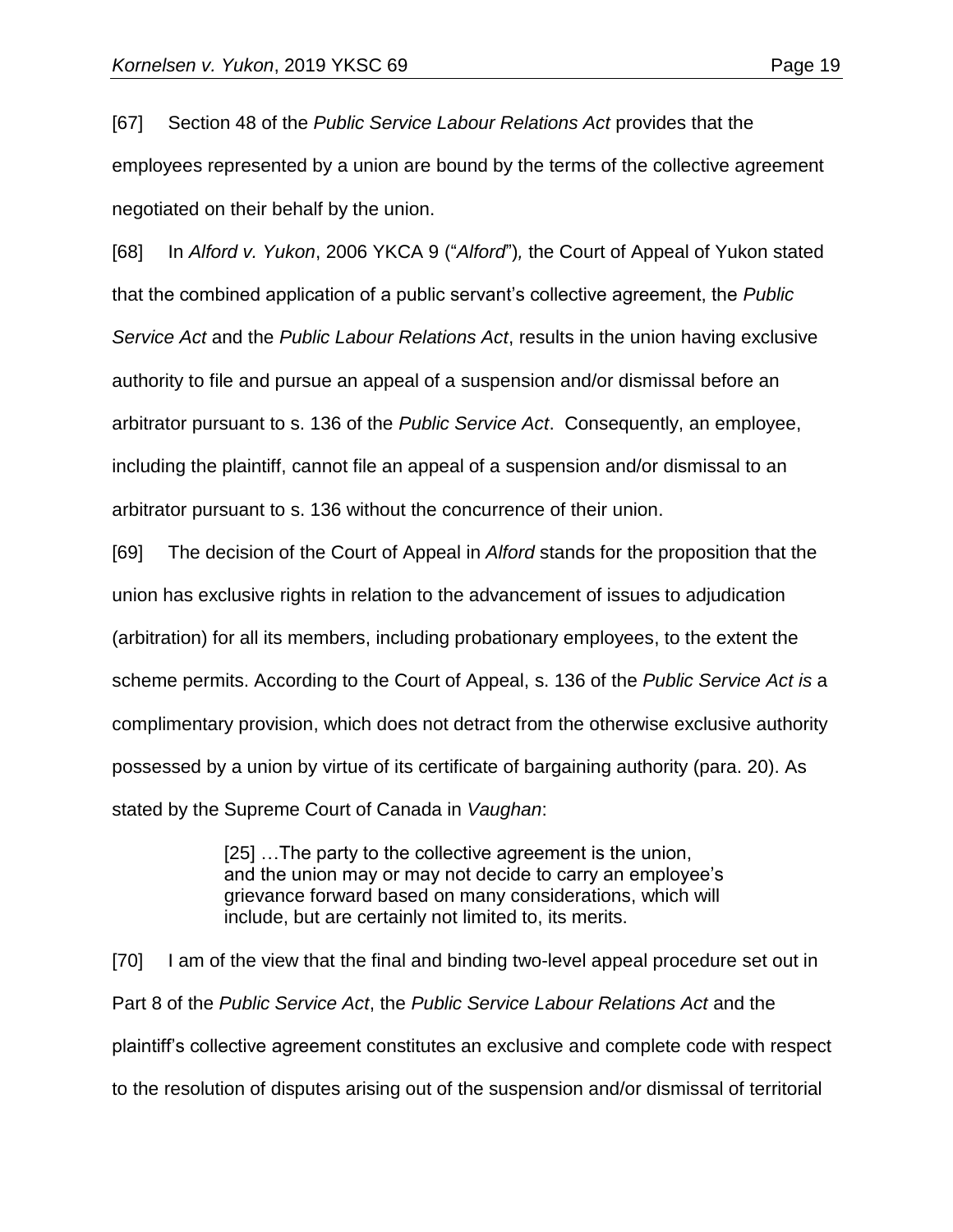public servants. This includes claims of wrongful or constructive dismissal. This is also the conclusion that Gower J. reached in *Wood v. Yukon (Highways and Public Works)*, 2016 YKSC 68, at para. 23. (aff'd 2017 YKCA 4).

[71] As a result, the essential character of the plaintiff's claim, which I found to be for wrongful or constructive dismissal, falls squarely within the ambit of the exclusive, binding and final appeal/arbitration process set out in Part 8 of the *Public Service Act*, the *Public Labour Service Act* and the plaintiff's collective agreement.

[72] Considering the clear ruling of the Supreme Court of Canada in *Weber*, I am bound to find that the exclusive arbitration process related to the plaintiff's dismissal set out in the territorial legislation and the collective agreement ousts this Court's jurisdiction over the plaintiff's claim for damages for wrongful or constructive dismissal, unless I find that this is an appropriate case to exercise this Court's residual inherent jurisdiction.

#### **The courts' residual discretion**

[73] The courts' residual discretion to assume jurisdiction over a claim, which would otherwise fall within the ambit of an exclusive arbitration process, should only be exercised in cases where a "real deprivation of ultimate remedy" exists (*Weber,* at para. 57, citing *St. Anne Nackawic*, at p. 723).

[74] In *Beaulieu*, at para. 48, the Alberta Court of Appeal guarded against resorting to the court's inherent residual discretion in absence of exceptional circumstances. It also summarized the nature of the court's inquiry when determining whether to exercise its inherent residual jurisdiction.

> The court's residual inherent jurisdiction should only be used in exceptional cases, otherwise there is a risk that the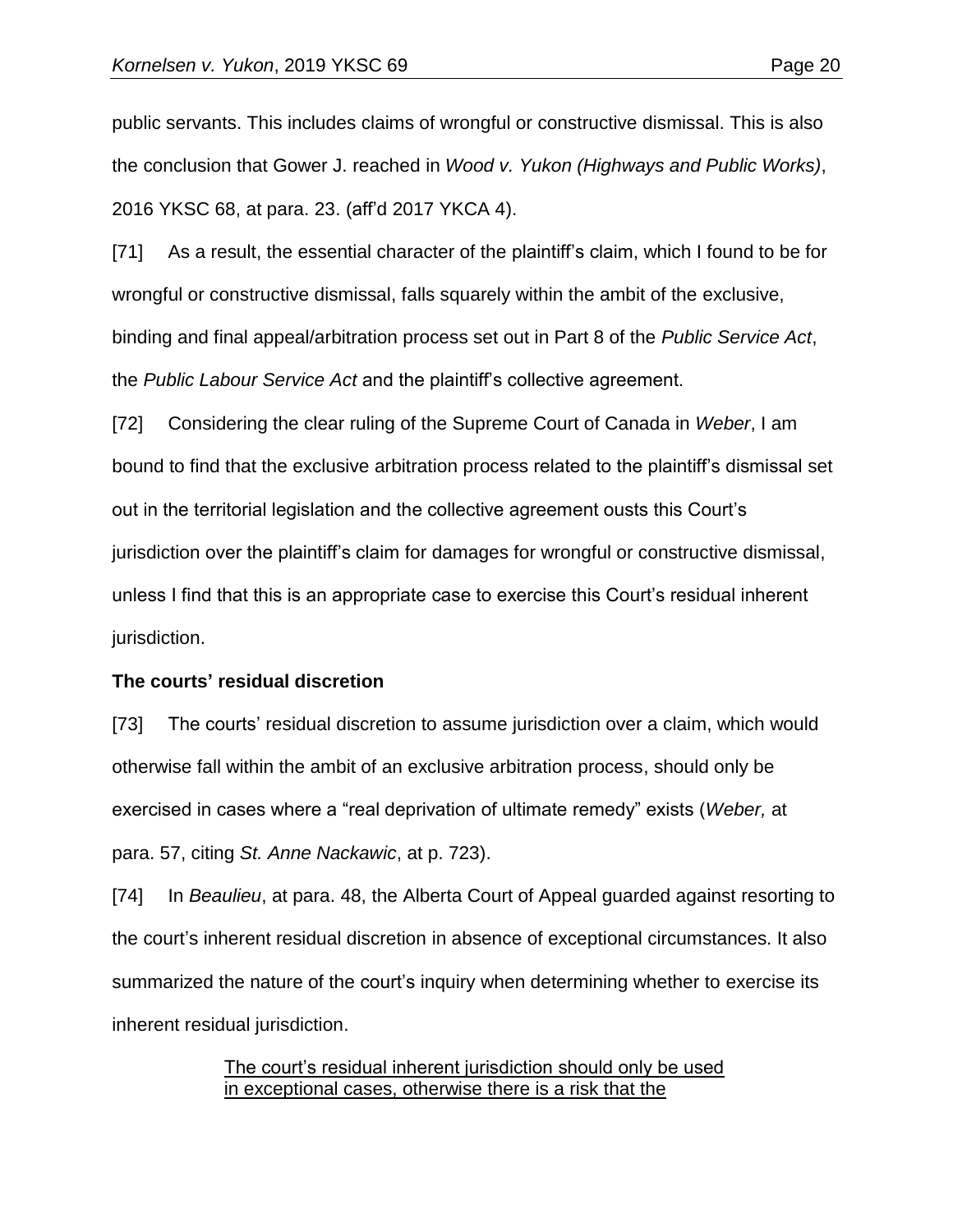exclusive jurisdiction model will be circumvented or undermined. The relevant inquiry is not whether the collective agreement's dispute resolution procedures offer the same remedies as a court but whether the court's failure to intervene will result in a "real deprivation of ultimate remedy": *Cherubini Metal Works Ltd v. Nova Scotia (Attorney General)*, 2007 NSCA 38, at para 69, citing *Weber* at para. 57. In other words, can the dispute resolution procedures provide the remedy required to resolve the dispute: *Bisaillon* at para. 42. (my emphasis)

[75] The question is whether the dispute resolution process provides an answer to the problem (*Beaulieu*, at para. 49, citing *Vaughan,* at para. 36). Where effective redress for a complaint cannot be obtained through the arbitration process, then a court may exercise its residual inherent jurisdiction.

[76] Courts should not resort to their inherent residual jurisdiction to hear a claim simply because one party is dissatisfied with the process and would prefer to proceed in court (*Beaulieu*, at para. 29).

[77] As stated in *Beaulieu*, at para. 49, even the: "Lack of recourse to an independent third-party adjudicator is not generally enough to invoke the court's residual inherent jurisdiction, so long as the collective agreement's dispute resolution procedures are capable of providing an effective remedy: *Vaughan v. Canada*, 2005 SCC 11, at paras. 22-26."

[78] However, in cases of institutional bias, where conflict has been found to exist between the interests of the employee and those of the institution (department) and its management, an internal grievance process that does not provide for independent thirdparty adjudication but makes management personnel the ultimate decision-makers, may not provide the employee effective redress (*Beaulieu*, at para. 51).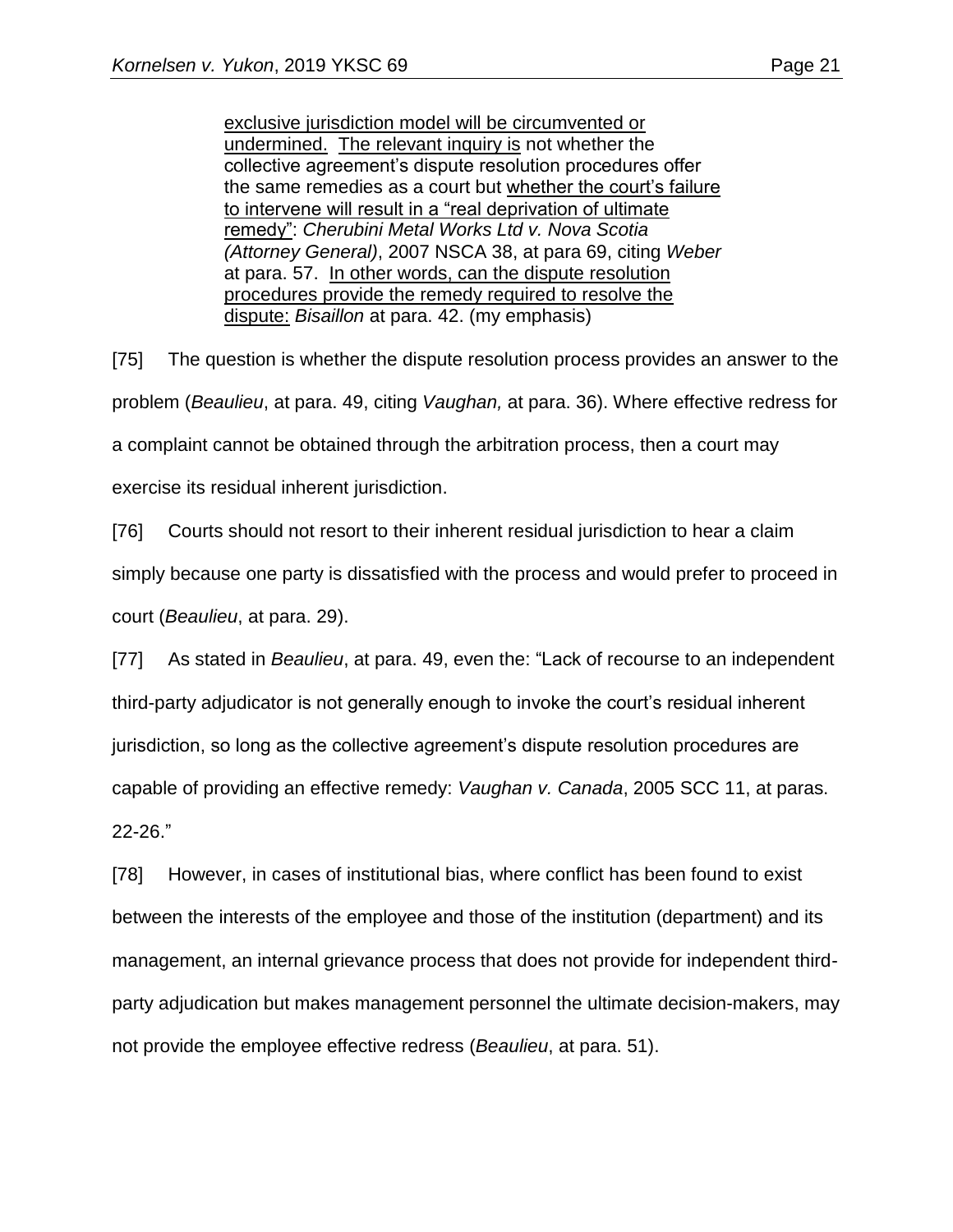[79] The case of *Pleau (Litigation Guardian of) v. Canada (Attorney General)*, 1999 NSCA 159 ("*Pleau*"), is an example where the court found it necessary to exercise its residual inherent jurisdiction because, amongst other things, the dispute resolution scheme in place did not provide for independent third-party adjudication. In *Pleau*, the employee alleged that he had been subjected to harassment and defamation, amongst other things, as a result of "what he believed to be evidence of misconduct in the operation of a government facility" (*Vaughan,* at para. 19, citing *Pleau,* at p. 380). The court found that the grievance process agreed to by the parties or mandated by the legislation did not exclude recourse to other process; and the collective agreement did not explicitly or by inference govern the substance of the dispute. The court also found that the unavailability of independent arbitration did not provide an effective redress in that case (*Pleau*, at para. 96). Consequently, the court determined that it was appropriate to exercise its inherent residual jurisdiction.

[80] In the matter before me, the plaintiff submits that this Court should exercise its inherent residual jurisdiction over her claim because the dispute resolution procedure provided by the territorial legislation and the collective agreement prevents her from accessing and obtaining a fair and impartial hearing before an impartial arbitrator. She raises concerns about procedural fairness arising from her conflicts with management and YEU representatives, as well as the collusion she states existed between the YEU and Yukon in her case.

[81] In support of her position, the plaintiff states that she agreed to enter into a settlement agreement with Yukon because she believed that an appeal before the very individuals who were involved in her dismissal (the Deputy Minister of Tourism and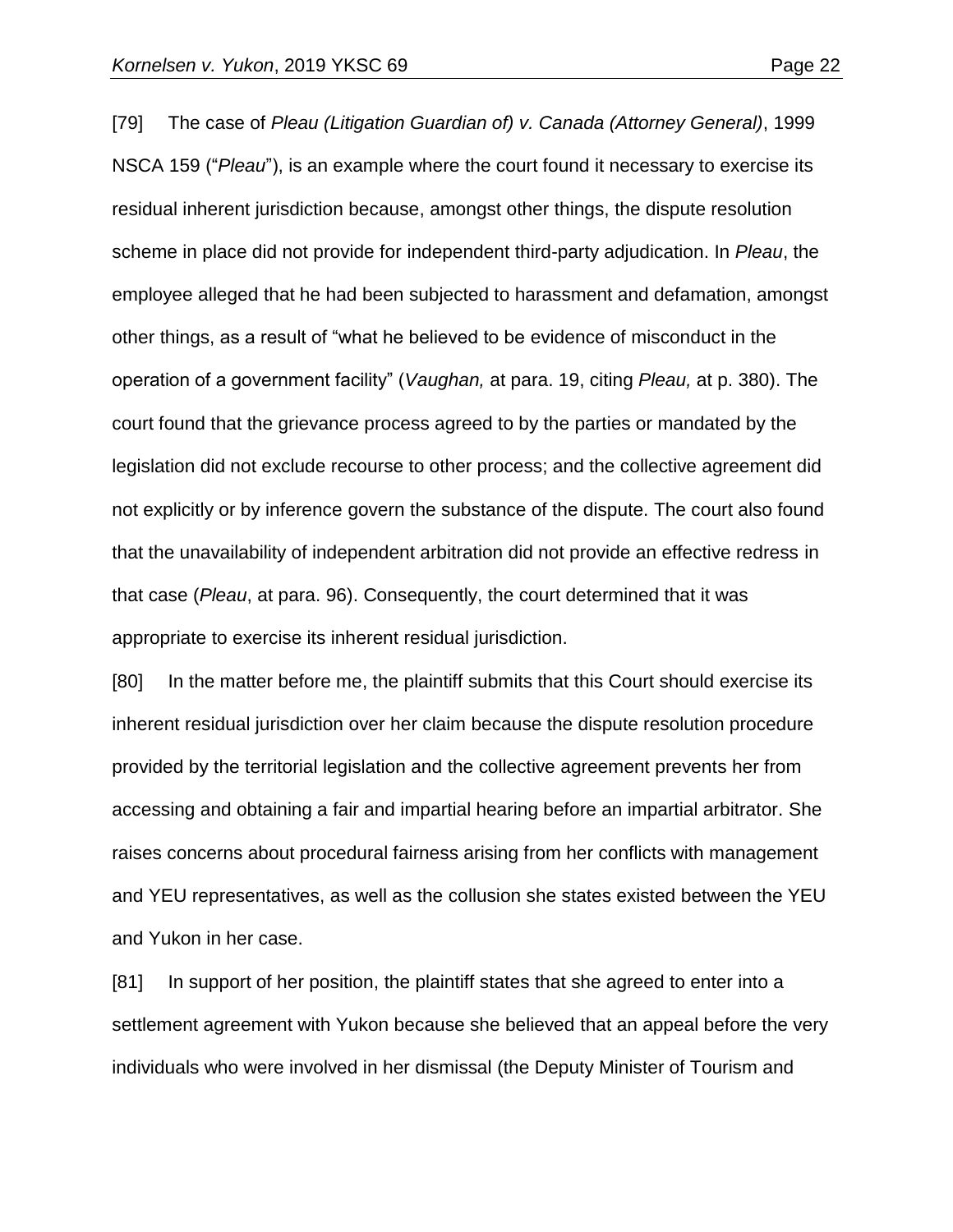Culture as well as the Director of Tourism) had no chance of success. For her, it was evidence that the system was "rigged". Also, the plaintiff states that she was prevented from accessing the arbitration stage of the appeal process in place to challenge her dismissal because her bargaining unit was not supportive of her and refused to file a grievance on her behalf. According to the plaintiff, the YEU also refused to file her grievances in relation to a number of events that led to her dismissal. She states she felt she had no other option but to agree to settle her dispute with Yukon, which, she submits, amounts to duress.

[82] In the plaintiff's case, the question of access to an independent arbitrator arises because the plaintiff needed YEU's approval, which she states she could not obtain, to take her appeal to the arbitration level. However, this situation does not in itself justify exercising this Court's discretion to hear the plaintiff's claim against her employer. If it were the case, the Supreme Court of Yukon would simply become an alternative route to the otherwise exclusive scheme provided by the legislation and the collective agreement each time a union refuses to support an appeal of one its members with respect to their suspension and/or dismissal. This would circumvent the exclusive labour dispute resolution process set out in the legislation and the collective agreement. It would also fail to recognize the role that the union, as the exclusive bargaining agent for its members, plays in that process.

[83] This leads me to the plaintiff's submissions that the process is "rigged" and that she settled her appeal to the deputy minister under duress.

[84] According to the dispute resolution process in place, an employee is entitled, at the first level of appeal, to make representations and request that the deputy minister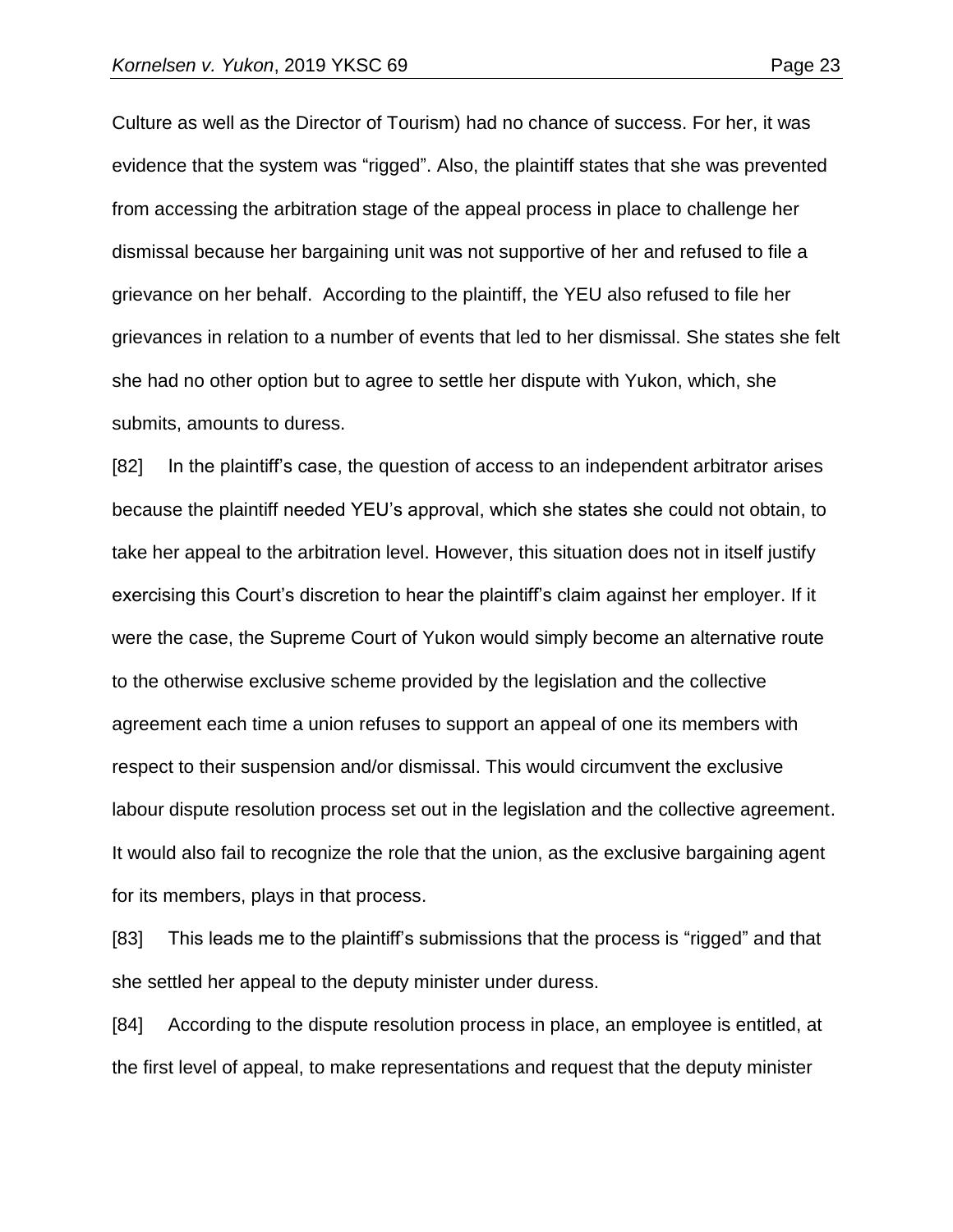reconsider his or her decision. If the deputy minister maintains the dismissal, the union, on behalf of the employee, may file an appeal before an independent arbitrator. The fact that the deputy minister, who signed the plaintiff's dismissal letter, is designated as the decision-maker at the first level of the appeal process is not, in itself, evidence that the process is "rigged".

[85] In this case, the plaintiff was not prevented from accessing the dispute resolution process in place. She filed an appeal of her dismissal pursuant to s. 132 of the *Public Service Act* to the deputy minister. She could have pursued her appeal but chose, instead, to settle her dispute prior to receiving a decision from him. The plaintiff submits that her appeal was bound to fail considering the way Yukon and the YEU had treated her, and that she had no choice but to settle. While I am prepared to accept, for the purpose of this application, that the plaintiff felt hard done and discouraged by the attitude of Yukon and the YEU towards her, I am unable to conclude, based on the allegations before me, that this automatically leads to the conclusion that the deputy minister would not have properly exercised his decision-making power.

[86] I also note that there are essentially no factual allegations before me that relate to the specific circumstances and discussions surrounding the settlement the plaintiff reached with Yukon. The plaintiff may be dissatisfied with the settlement agreement that was reached, which this Court is not privy to, however, this does not entitle her to turn to the courts to revisit the issue.

[87] Also, the fact that the YEU would not support her efforts to challenge her dismissal does not necessarily support the conclusion that the settlement was reached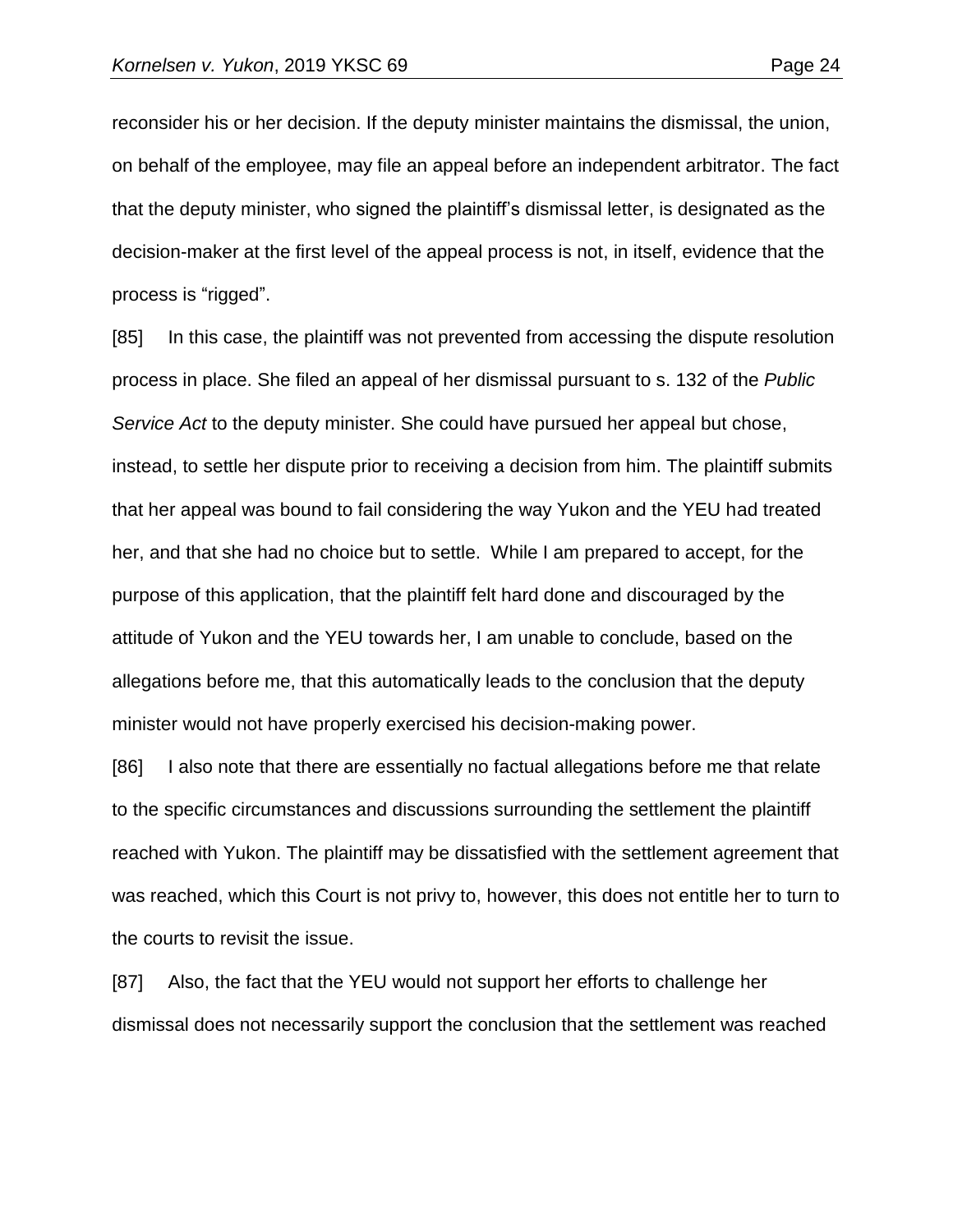under duress, even if one assumes that the YEU was not supportive of the plaintiff from the beginning.

[88] While I do have sympathy for the plaintiff, I do not see how her argument can succeed in the context of a civil claim against Yukon before this Court. The plaintiff's recourse against her employer in relation to her dismissal is clearly delineated. She must follow the appeal process provided in the legislation and her collective agreement, unless it is shown that it cannot provide a proper remedy to resolve the dispute.

[89] While a settlement agreement with Yukon may have been seen, by the plaintiff, to be the easiest route at the time, there was another course of action open to her, which was to pursue her appeal before the deputy minister and to challenge the YEU's decision not to take her case to arbitration, if necessary. If, as alleged by the plaintiff, her bargaining unit refused to support the appeal of her dismissal under the arbitration process in place and if her bargaining unit failed in their duty to represent her then her, recourse would be against the YEU. The proper forum for this recourse is not a matter for me to determine. It is also not for me to weigh in on its chances of success.

[90] I understand that the plaintiff also filed a claim against the YEU in this Court. I also understand that another judge of this Court is presently seized with an application to dismiss that claim based on lack of jurisdiction. I will, therefore, refrain from stating anything further in relation to any avenue or recourse that may be available to the plaintiff against the YEU.

[91] I am of the view, that there is no real deprivation of an ultimate remedy in this case, and that the exercise of this Court's residual inherent jurisdiction in the